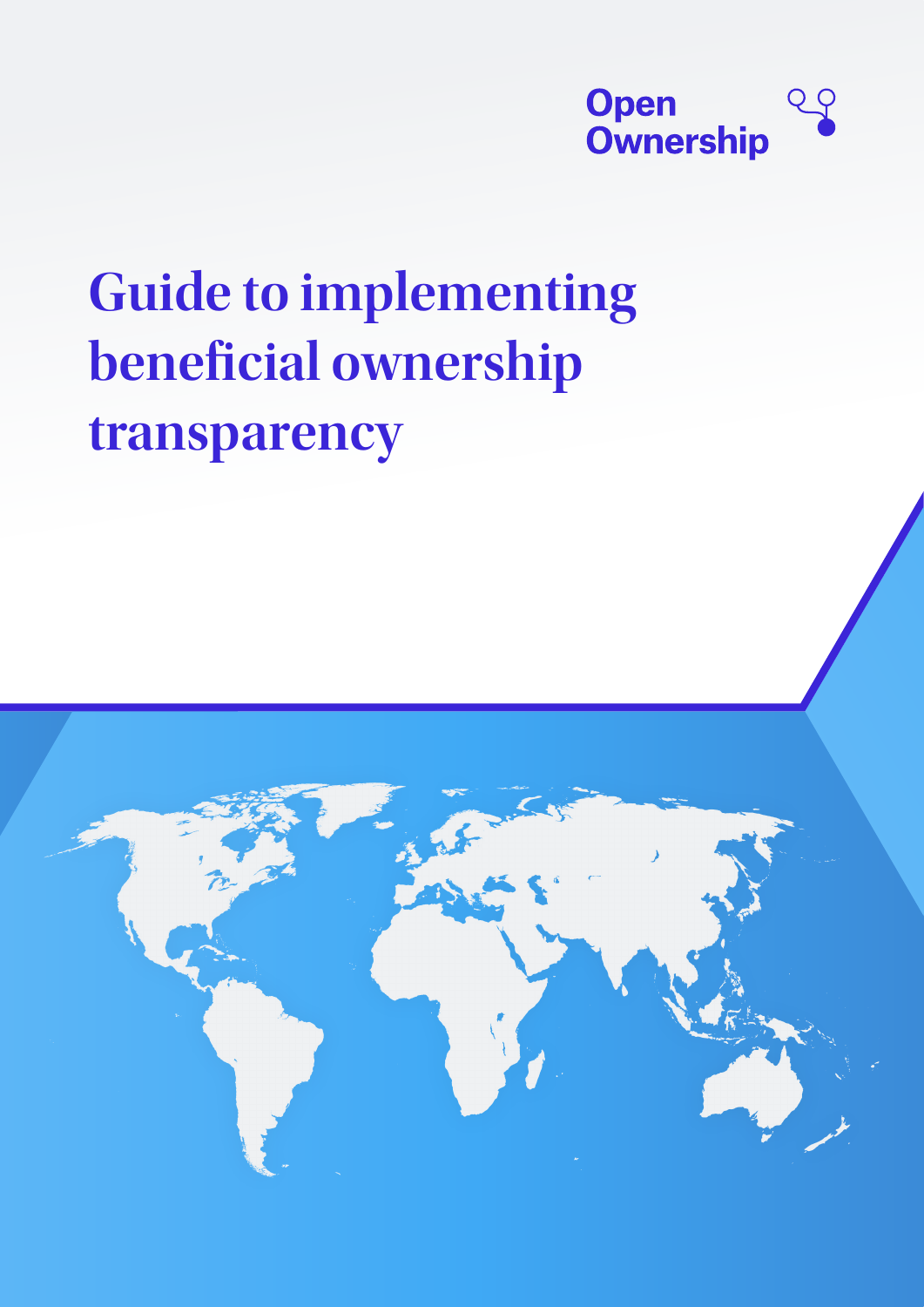## **Introduction**

Beneficial ownership transparency (BOT) – that is, making more information about the individuals who own or control registered legal entities and arrangements available to those who can use it effectively – can help achieve a wide variety of policy goals. These include promoting investment, reducing due diligence costs, improving corporate accountability, and tackling corruption, tax evasion, and other financial crimes. A growing number of jurisdictions, more than 100 worldwide, have now made commitments to BOT.<sup>1</sup>

Moving from a commitment to the creation and implementation of an effective public register of companies' beneficial owners requires a number of policy and technological reforms. International best practice on how to manage the implementation process is still emerging, and the lessons gained from one country may not always be as relevant to another context.

The gold standard for effective beneficial ownership (BO) disclosure is set out in the [Open Ownership Principles](https://www.openownership.org/principles/) for effective disclosure (OO Principles). They support governments to implement BOT in ways that maximise the policy impact of reform, and to assist international institutions, civil society, and private sector actors to understand and advocate for effective reforms. The OO Principles provide a framework for implementing comprehensive BOT reforms that generate actionable and usable data across the widest range of policy applications of BO data, as well as assessing and improving existing disclosure regimes. Effective disclosure needs high quality, reliable data to maximise usability for all potential users and to minimise loopholes. This implementation guide explains how to apply the OO Principles in practice; it is designed to help public officials identify and navigate the various legal, political, and technical issues that may arise when creating an impactful and effective public BO register.

#### Advantages of public beneficial ownership registers

Making BO information on companies available to authorities, businesses, and the public alike can help disrupt the opacity on which criminals rely for perpetrating financial crime. Public BO registers also help authorities to further develop a range of other policy goals, such as:

- building trust in the integrity of business transactions and of the financial system by knowing with whom one is conducting business (and reducing associated due diligence costs);
- running effective tax systems by enabling authorities to have access to the full range of individuals' assets and commercial interests;
- improving public procurement and the efficiency of service delivery by reducing possibilities for conflicts of interest or corruption and fostering competition;
- fighting and preventing financial crimes using best practice identified by the Financial Action Task Force (FATF), the European Commission, and other international bodies that advocate for BOT; and
- helping law enforcement investigations identify and recover assets that have been gained through theft or with the proceeds of other crimes.

<sup>1</sup> "Worldwide commitments and action", OO, n.d., <https://www.openownership.org/map/>.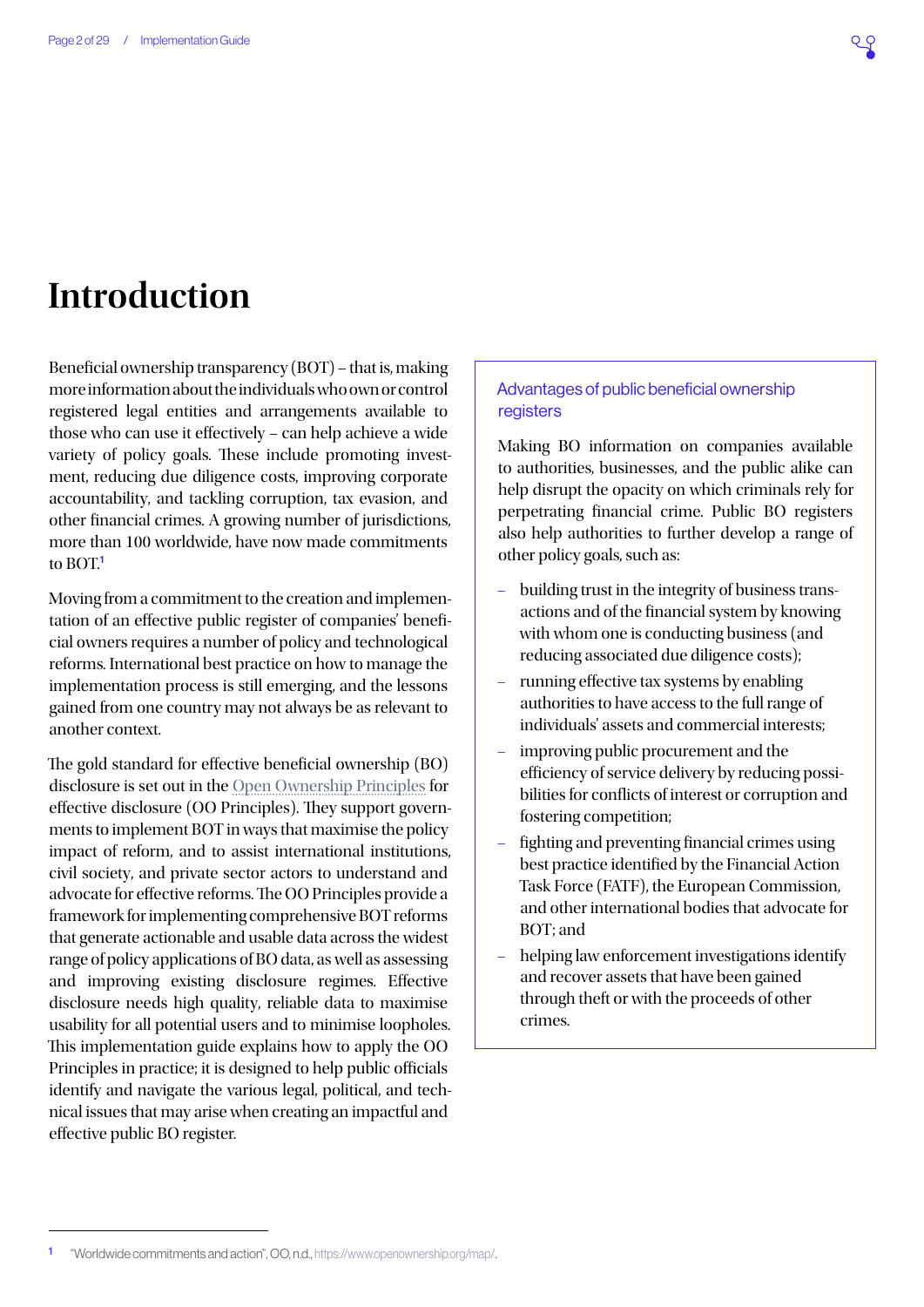## Using this guide to support implementation

<span id="page-2-0"></span>



The content in this guide is structured around the five main stages of BOT implementation. As illustrated in [Figure 1,](#page-2-0) this implementation journey follows a pattern similar to other information disclosure initiatives.<sup>2</sup> For each of these stages, Open Ownership (OO) has distilled the emerging good practices from its experience supporting implementation of BO registers in nearly 40 jurisdictions, as well as extensive desk research and conversations with a broad range of international stakeholders involved in BOT reform.

Throughout the guide, there are links to policy documents, reports, research, and tools that provide greater detail on how to adapt and apply these good practices in different implementation contexts. For additional support on any aspect, implementers are also invited to contact OO via the [helpdesk](https://share.hsforms.com/1hD_mecn0TwyW15zYkesF5g3upv4) facility or by email at [support@openownership.](mailto:support@openownership.org) [org](mailto:support@openownership.org).

<sup>&</sup>lt;sup>2</sup> To facilitate ease of navigation round the guide, these stages are presented as distinct areas for reform. In reality, as will be highlighted throughout, there will be significant crossover between these various categories, and reform areas need not necessarily be carried out sequentially.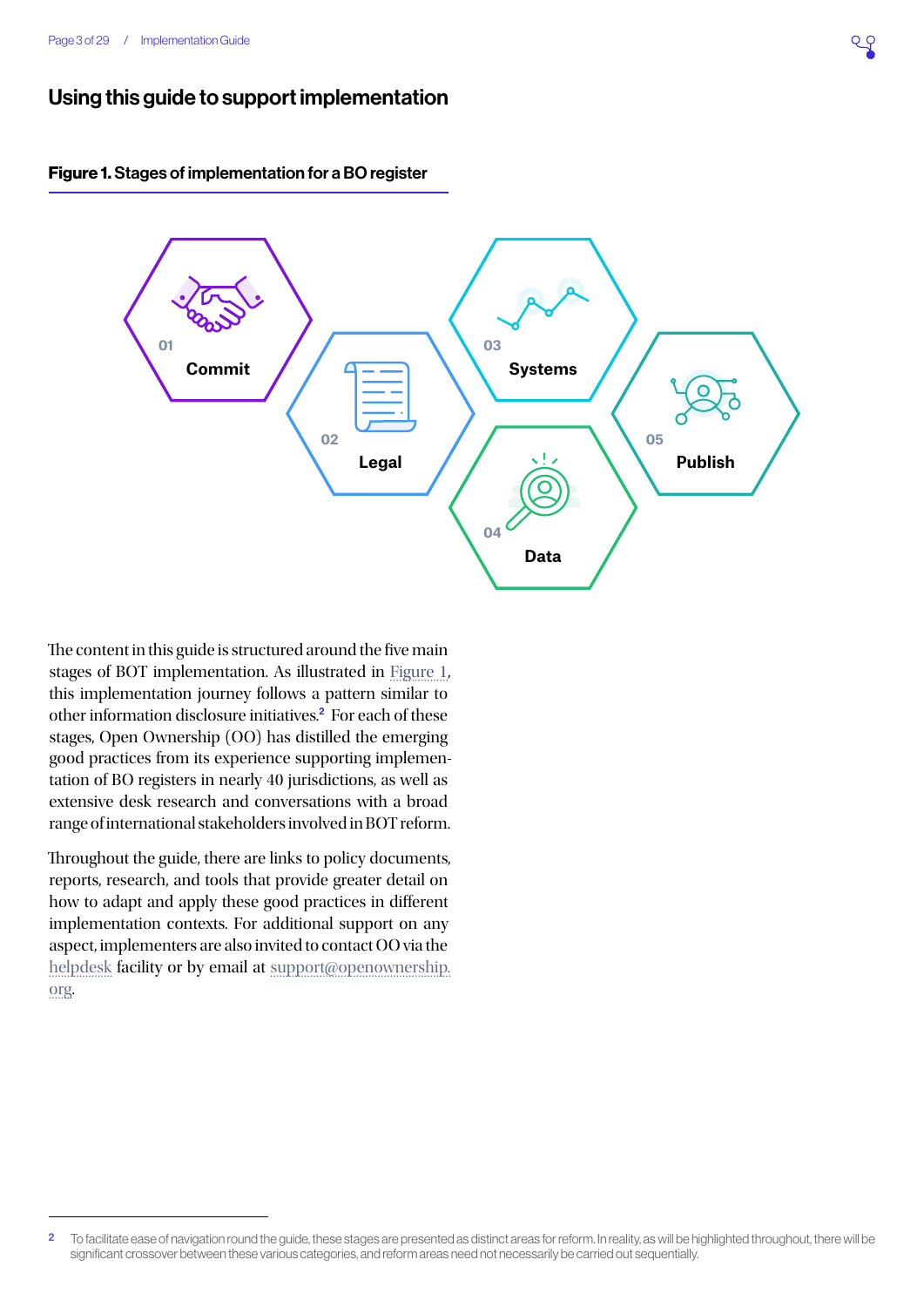

## <span id="page-3-0"></span>**Commit**

Implementation begins with making a specific, public commitment to creating a BO register and beginning to draw up initial plans as to how this may be achieved. At this stage, it is important to consider how to: identify which agencies will be involved in and leading implementation; outline programmes for involving stakeholders and data users in policy design; and decide how to sequence reforms and introduce future improvements.

## Committing to beneficial ownership transparency

More countries around the world are making commitments to BOT, including through Open Government Partnership (OGP) National Action Plans; meeting the BO requirement in the Extractive Industries Transparency Initiative (EITI) Standard; complying with emergency lending requirements of the International Monetary Fund (IMF); and, in Europe, through the implementation of EU Anti-Money Laundering Directives.

An effective public commitment to BOT should:

- be ambitious, specific, and achievable;
- articulate the policy objectives and the intended benefits for the country;
- be mutually reinforcing with relevant international standards, such as the EITI Standard and the OO Principles;
- build on the current context (for example, if a non-public register already exists, commit to making it publicly available as open data);
- identify the agencies that will be involved in implementation, and name a lead agency;
- be developed in participation with relevant stakeholders, including data users and policy makers.

## Operationalising the commitment

Before embarking on the detailed technical and legal reforms to realise the above commitments and create a public register, there are a number of general points to consider. These include:

### **1. Sequencing the introduction of disclosure requirements**

Whilst the ultimate aim of BO legislation should ideally be to achieve the OO Principle of the [comprehensive coverage](https://www.openownership.org/principles/comprehensive-coverage/)  of all relevant legal entities and natural persons, different countries have adopted various approaches to introducing requirements for companies to disclose their BO information. One approach adopted, for instance in Ukraine and the UK, is to introduce requirements on companies operating across the whole economy, simultaneously. The disclosure of BO data of all legal entities in a given jurisdiction has the most utility for the widest range of policy applications. The alternative is to stagger implementation by focusing first on one sector and then expanding disclosure requirements to cover other parts of the economy (an approach used in [Armenia](https://www.openownership.org/uploads/armenia-scoping-report.pdf) and Nigeria, for example). This second option tends to be preferred in contexts where a staggered introduction enables implementers to leverage the political will for pro-transparency reform in an area of economic activity associated with higher corruption risk. Jurisdictions with millions of registered companies may, for example, initially opt to implement a single-sector disclosure regime (e.g. for the extractive industries or firms involved in public procurement) as a pilot programme that will test their systems and business processes prior to an economy-wide rollout.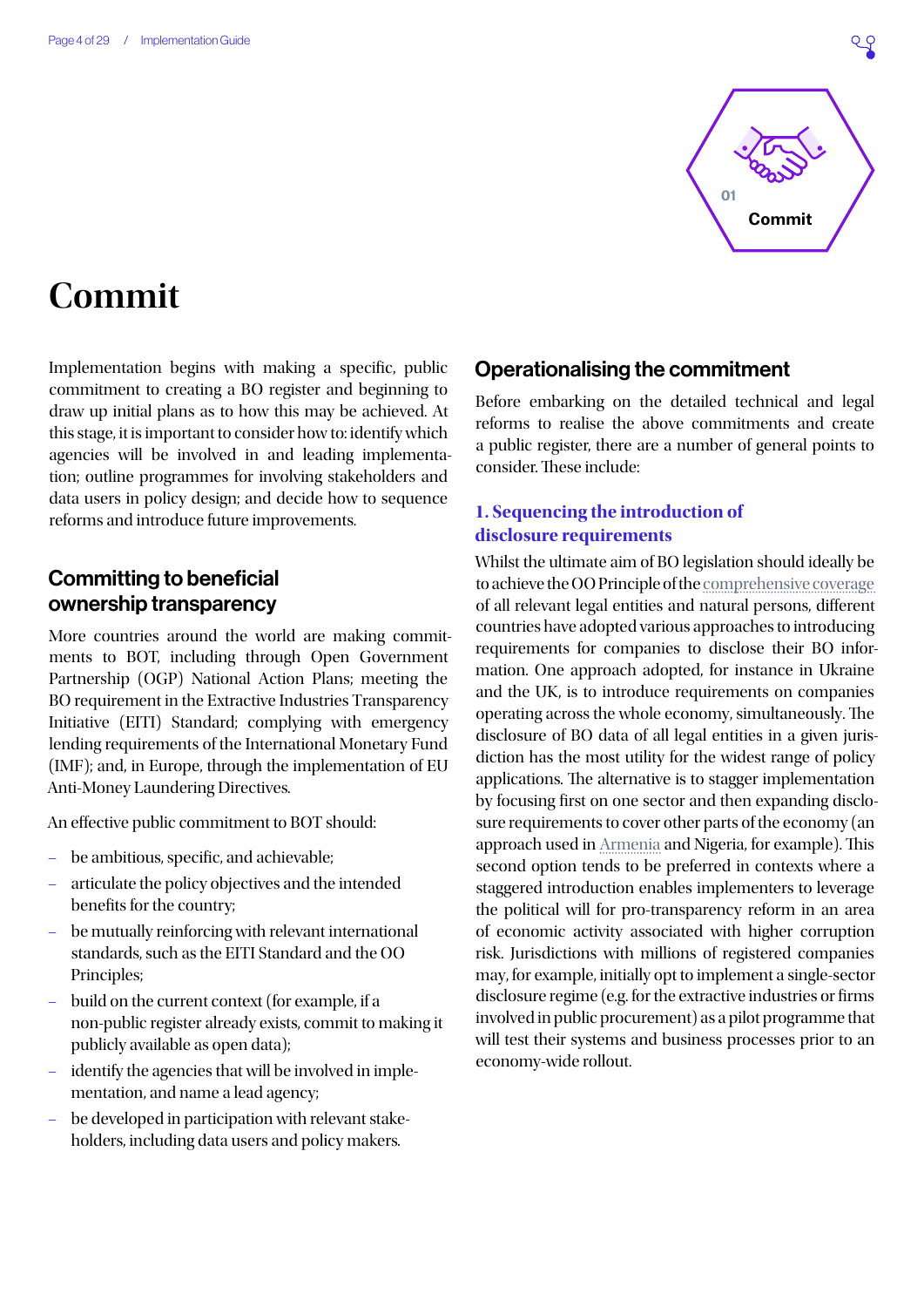#### **Resources**

When considering how to set the scope of disclosure requirements to meet priority policy goals, it is worth examining the impacts of registers for different sectors of the economy. OO has produced policy briefings on [the benefits of centralised](https://www.openownership.org/uploads/OO Public Access Briefing.pdf)  [economy-wide public registers](https://www.openownership.org/uploads/OO Public Access Briefing.pdf), as well as specific use cases, such as [the role BO data can play in](https://www.openownership.org/uploads/OO BO Data in Procurement.pdf)  [improving procurement processes](https://www.openownership.org/uploads/OO BO Data in Procurement.pdf) and the issues countries need to consider during implementation.

### **2. Identifying a lead agency to oversee implementation**

Creating and publishing BO information according to the OO Principle of a [central register](https://www.openownership.org/principles/central-register/) usually involves a number of different government agencies, such as the finance, justice, and interior ministries, along with the registrar of companies, and others. This can lead to competing, overlapping, and conflicting mandates and areas of responsibility, unless carefully managed. To navigate around the challenge of overlapping functions, responsibilities, and inter-agency coordination, it is good practice to assign overall responsibility for coordination and delivery of implementation to a lead institution.<sup>3</sup> Selecting the most appropriate institution for this will depend on the particular composition of agencies within a jurisdiction, as well as the specific policy aims countries wish to achieve with BOT reforms. Generally, jurisdictions seek to publish BO data for a mixture of policy goals, but in broad terms, where countries have sought to create BO registers as a means of clamping down on tax evasion, they have placed the register within the remit of tax authorities. Where business transparency and investment promotion is the main aim, a company registry agency or the finance/economy ministry may be more suitable. On the other hand, for countries that are mainly interested in improving anti-money laundering (AML) approaches and tackling corruption risks, then responsibility for BO reform may be assigned to justice or interior ministries, or a Financial Intelligence Unit (FIU). Other considerations that may influence this decision include an assessment of which agency has sufficient digital expertise and knowledge of business process reform, budgets, and/or domestic political influence to oversee a successful reform process. Whichever agency is appointed to lead the reforms, other relevant departments

should be consulted and involved to help ensure that the legal framework responds to the various policy and data needs across different parts of government.

#### **3. Consultation on beneficial ownership reforms**

It is not only the legal framework that can benefit from broad consultation; each stage of reforms outlined in this implementation guide should involve as many relevant stakeholders and potential user groups as possible, including government officials, citizens, and businesses. Implemented effectively, streamlined data and information will help government officials, entrepreneurs, civil society, academics, and law enforcement more easily achieve their different goals by responding to their user needs. However, getting key details wrong can increase bureaucracy, limit impact, and increase costs. Consultation with stakeholder groups throughout the implementation process is an important part of any BOT journey. Without these consultations, the system of collection and publication may not work well among impacted people and groups. At the same time, highlighting the wider market efficiency and due diligence advantages of BO reform for all businesses can expand the types of stakeholders that are consulted. As reform takes place, this can also help to create the foundations for well used data that can deliver sustainable impact.

#### **Resources**

OO has outlined consultation methodologies and audiences for all steps of this implementation guide in a working paper on [effective consultation](https://www.openownership.org/uploads/open-ownership-effective-consultation-processes-for-bot.pdf)  [processes for BOT.](https://www.openownership.org/uploads/open-ownership-effective-consultation-processes-for-bot.pdf) This resource outlines a range of comprehensive techniques for consulting at each stage of implementation.

<sup>3</sup> Catherine Greene et al., "Catalysing transformative change in beneficial ownership transparency", EITI and OO, August 2020, [https://www.openownership.org/](https://www.openownership.org/uploads/Opening%20Extractives%20Research%20Report.pdf) [uploads/Opening%20Extractives%20Research%20Report.pdf](https://www.openownership.org/uploads/Opening%20Extractives%20Research%20Report.pdf).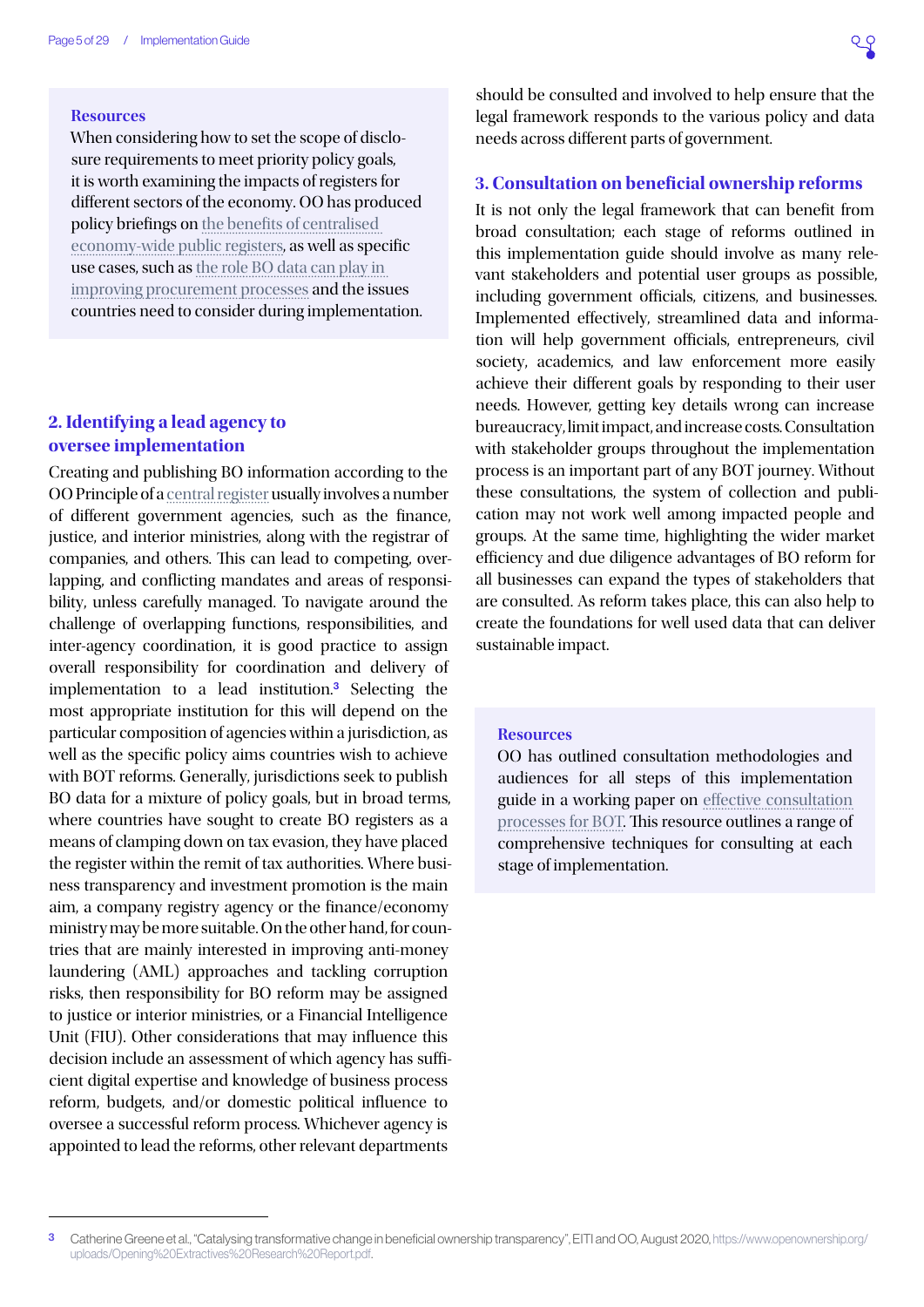#### **4. Financing the register**

Some disclosure regimes have opted to charge for register access in order to recoup implementation and running costs. A number of studies have highlighted the potential economic value of BO data (see text box). This value is dependent on data reuse, and fees are a barrier to this. Restricting access through the imposition of a paywall reduces the potential benefits by limiting the number of users consulting the data. $4$  It also adds to the technical complexity of implementation (for example, due to the need to create secure payment handling mechanisms).

#### The economic value of beneficial ownership data in the UK

In the UK, a 2019 Companies House (CH) study estimates the value of UK company data to be an average of GBP 1,100 per reuser, with an estimated total benefit between GBP 1 billion and GBP 3 billion per year $5 -$  of which BO data constituted between GBP 40 million and GBP 120 million $\delta$  – for Companies House Service (CHS) users alone. The study explains that "more than half of the smaller intermediaries that access CH bulk data products have only been accessing these products since they became available free of charge. This suggests that access to free data has stimulated the development of new business opportunities".<sup>7</sup>

#### **Resources**

A broader discussion of the costs of establishing and maintaining BO registers, and the benefits they can bring, is included in the OO policy briefing on [making central BO registers public.](https://www.openownership.org/uploads/OO Public Access Briefing.pdf)

6 Ibid, 16.

7 Ibid, 5.

Such shifts have been seen in reverse in the UK, where searches of the Companies House register increased from 6 million in 2014-2015 to 1.3 billion in 2015-2016, following the removal of a paywall on its legal ownership data (prior to the establishment of the UK's People with significant control (PSC) register). See: Nienke Palstra, "10 Lessons From the UL's Public Register of the Real Owners of Companies", Global Witness Blog, 23 October 2017, [https://www.](https://www.globalwitness.org/en-gb/blog/10-lessons-uks-public-register-real-owners-companies/) [globalwitness.org/en-gb/blog/10-lessons-uks-public-register-real-owners-companies/](https://www.globalwitness.org/en-gb/blog/10-lessons-uks-public-register-real-owners-companies/).

<sup>5</sup> "Valuing the User Benefits of Companies House Data", Companies House and the Department for Business, Energy and Industrial Strategy, September 2019, 4, [https://assets.publishing.service.gov.uk/government/uploads/system/uploads/attachment\\_data/file/833764/valuing-benefits-companies-house-data-policy](https://assets.publishing.service.gov.uk/government/uploads/system/uploads/attachment_data/file/8337)[summary.pdf](https://assets.publishing.service.gov.uk/government/uploads/system/uploads/attachment_data/file/8337).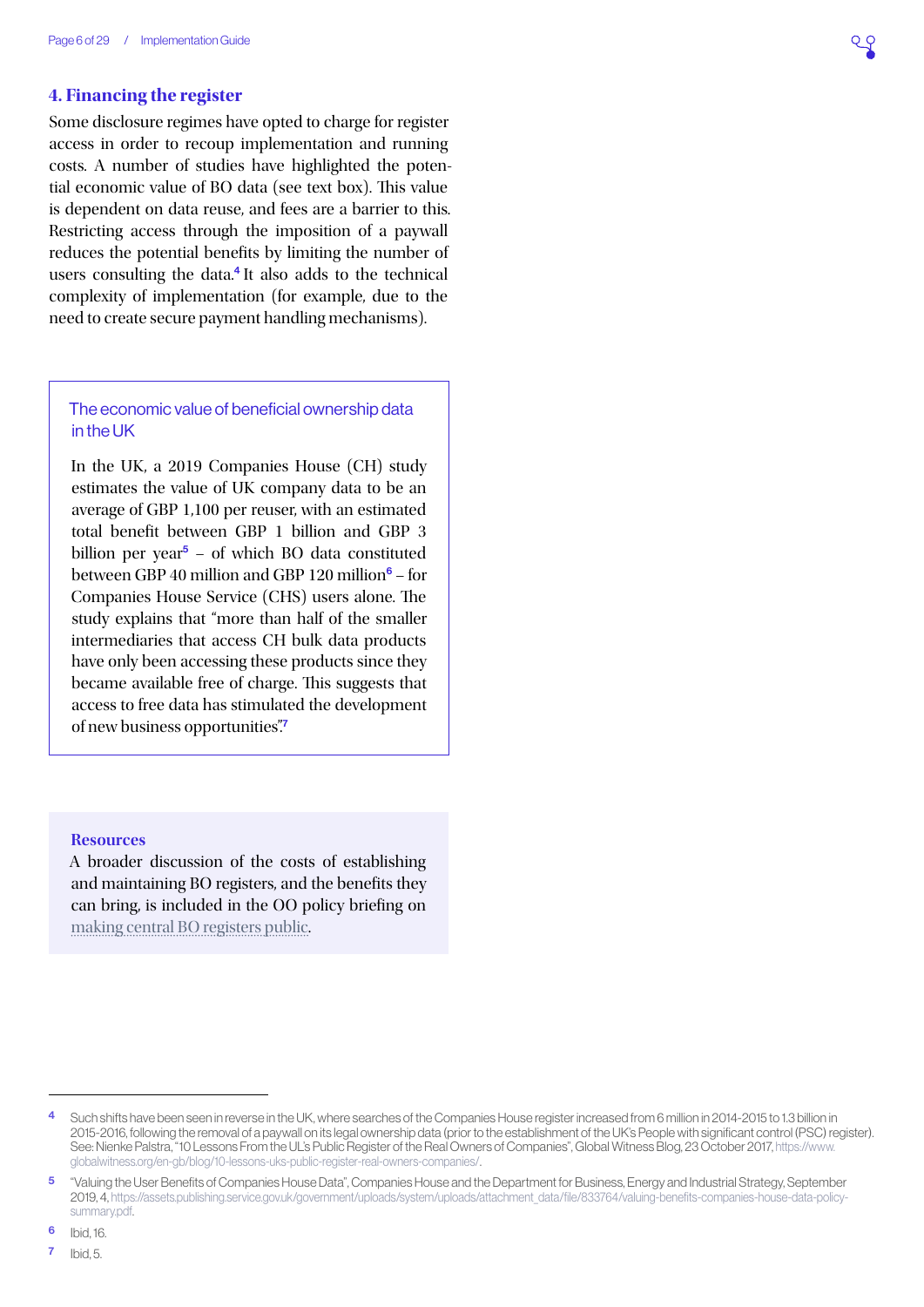

## <span id="page-6-0"></span>**Legal**

Creating a public BO register requires a range of legal reforms to define which entities and people will be subject to reporting requirements, as well as to mandate a range of data- and systems-related considerations. Some of the most notable tasks for legislative attention will include, among others:

- creating a legal definition of what constitutes a beneficial owner (see OO Principle of [robust definitions\)](https://www.openownership.org/principles/robust-definitions/);
- deciding on the coverage of disclosures, i.e. which entities should be required to make declarations and how much of their ownership chain will need to be included in their declarations (see OO Principle of [comprehensive coverage\)](https://www.openownership.org/principles/comprehensive-coverage/);
- creating legal sanctions for individuals and firms that fail to meet reporting obligations (see OO Principle of [sanctions and enforcement](https://www.openownership.org/principles/sanctions-and-enforcement/));
- deciding what information will be collected in declaration forms (see [Data](#page-18-0) section and OO Principle of [sufficient detail\)](https://www.openownership.org/principles/sufficient-detail/);
- deciding which information will be published and how this reconciles with privacy and data protection legislation (see [Publish](#page-24-0) section and OO Principle of [public access](https://www.openownership.org/principles/public-access/));
- enabling legal reforms needed for data sharing between government registries for verification purposes (see [Data](#page-18-0) section and OO Principle of [verification\)](https://www.openownership.org/principles/verified/).

## Creating a definition of beneficial ownership in law

For those countries without an existing BO register, the first legislative tasks will likely comprise defining in law what constitutes BO; how this interacts with the concept of legal ownership (see [Figure 2](#page-9-0)); and under what circumstances companies and individuals should have to make BO declarations. As the definition will constitute the foundation of the disclosure regime, it is important to ensure that no significant loopholes exist within it. For countries where a legal definition of BO already exists, meanwhile, the need to revisit legislation offers an ideal opportunity to ensure BO definitions remain in line with current best practice.

#### **Resources**

An example definition, and detailed analysis of the strengths and shortcomings of BO definitions implemented across the globe, is available in OO's policy briefing: [Beneficial ownership in law: Definitions](https://www.openownership.org/uploads/definitions-briefing.pdf)  [and Thresholds](https://www.openownership.org/uploads/definitions-briefing.pdf).

BO should be clearly and [robustly defined](https://www.openownership.org/principles/robust-definitions/) in law, with specific thresholds used to determine when ownership and control is disclosed. Specifically:

- definitions of BO should state that a beneficial owner is a **natural person**;
- definitions should cover **all relevant forms of ownership and control**, specifying that ownership and control can be held both directly and indirectly;
- there should be a **single, unified definition** in law in primary legislation, with additional secondary legislation referring to this definition;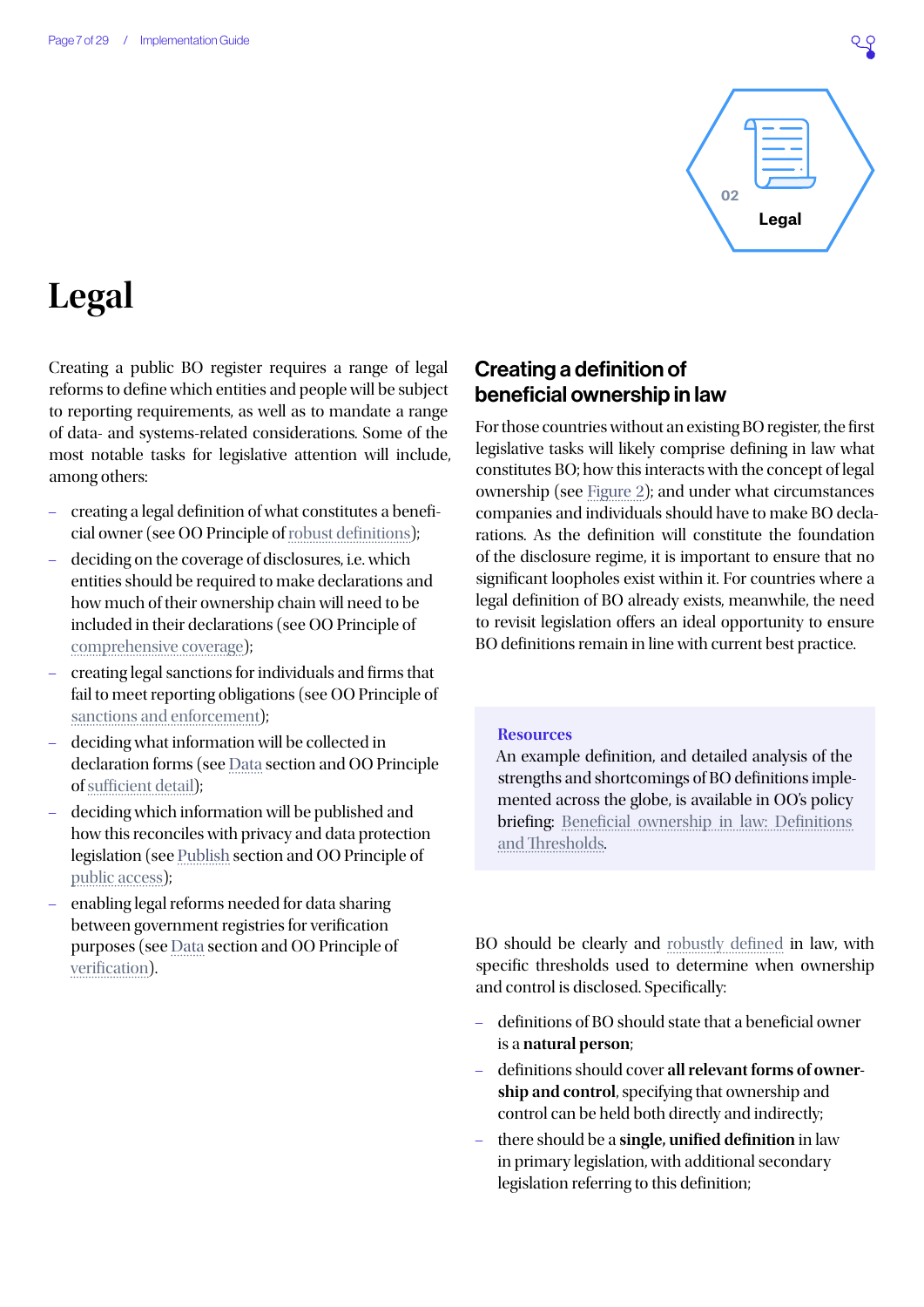- there should be a **broad, catch-all definition** of what constitutes BO, coupled with a non-exhaustive **list of example ways** in which a BO relationship may manifest;
- **thresholds**<sup>8</sup> **should be set low** so that all relevant people with BO and control interests are included in declarations, considering a risk-based approach to set lower thresholds for particular sectors, industries, or people;
- **absolute values**, rather than ranges, should be used to define a person's beneficial ownership or control;
- definitions should include a **clear exclusion** of agents, custodians, employees, intermediaries, or nominees acting on behalf of another person qualifying as a beneficial owner.

Common international practice is to include a threshold level of share ownership at which it becomes a legal requirement for a BO relationship to be disclosed (e.g. by stating in law that any individual who ultimately owns more than a 10% share in a given legal entity would qualify as one of its beneficial owners). There has been no clear international consensus over the level at which thresholds should be set, and these levels may depend on what the policy aims of the BOT reforms are. There is a trend over recent years towards lower thresholds. In its 2014 guidance on BOT, the FATF does not recommend a specific threshold level, but mentions a 25% figure in the context of examples to illustrate how thresholds would work.<sup>9</sup> It is relatively easy to evade disclosure by threshold if a definition does not comprehensively capture ownership and control. For instance, for a 25% threshold, a criminal working with just four allies can easily avoid disclosure requirements. It is therefore important that definitions are robust and capture substantive and less conventional means of exercising ownership and control. Some jurisdictions have also taken guidance from thresholds used in other sectors, for example, public listed companies (PLCs) or requirements under taxation laws (Tanzania harmonised its BO disclosure threshold with the ownership and control threshold in the Income Tax Act). Many jurisdictions have opted for lower thresholds. In 2020/2021, this includes Argentina (1 share or above), Kenya (10%), Nigeria (5%), Paraguay (10%), Senegal (2%), and Seychelles (10%). Trends suggest a threshold in the region of 5%-15% brings thresholds in line with evolving international standards to meet a range of policy goals. Countries can take an approach of setting lower thresholds for classes of individuals or industries that face particular risks, such as the extractive industries.

### Deciding which entities should be covered

As a general principle, there should be [comprehensive](https://www.openownership.org/principles/comprehensive-coverage/)  [coverage](https://www.openownership.org/principles/comprehensive-coverage/) of all relevant legal entities and natural persons in BO declarations (see also [Data](#page-18-0) section). Any exemptions from disclosure requirements should be clearly defined, justified, and reassessed on an ongoing basis. This may occur, for example, where information on the ownership of such entities is collected via other means that benefit from comparable levels of quality and access (e.g. for PLCs). Where publication exemptions do exist, information on the basis for exemption should be collected.

#### **Limited exemptions**

For different reasons, some jurisdictions have considered exemptions to the disclosure of BO data for limited categories of firms, such as state owned enterprises (SOEs) and PLCs. Any exemption creates a risk of loopholes. Therefore:

- exemptions should be narrowly interpreted; and
- exemptions should be granted only when the exempt entity is already disclosing its beneficial owners to the government through alternative mechanisms.

For PLCs, risks can be reduced through the following recommendations:

- blanket exemptions from BO disclosure requirements to companies listed on any stock exchange should not be granted, as transparency and disclosure requirements differ widely between stock exchanges;
- PLCs should only be exempted from BO disclosure requirements if adequate and enforced BO disclosure requirements exist for the stock exchange(s) on which the declaring company is listed;
- all companies that are exempt from BO disclosure requirements due to their listed status should have to declare, and periodically confirm, that they are exempt due to their listed status; and
- in published BO data, PLCs should be identifiable as such; sufficient data should be collected to connect them to relevant stock exchange listings.

For SOEs, some jurisdictions have considered exemptions as these firms do not have the same kind of beneficial owners that private companies do. Citizens are technically the ultimate owners of SOEs, but have no direct control over their activities, which is usually vested in individuals that resemble typical management structures seen in the private sector. Given the substantial public resources

<sup>8</sup> The level of share ownership, voting rights, and/or rights to earnings which an individual may ultimately hold in an entity before triggering obligations to report this interest to authorities.

<sup>9</sup> "Transparency and Beneficial Ownership", FATF, October 2014, [http://www.fatf-gafi.org/media/fatf/documents/reports/Guidance-transparency-beneficial-ownership.](http://www.fatf-gafi.org/media/fatf/documents/reports/Guidance-transparency-beneficial-ownership.pdf) [pdf.](http://www.fatf-gafi.org/media/fatf/documents/reports/Guidance-transparency-beneficial-ownership.pdf)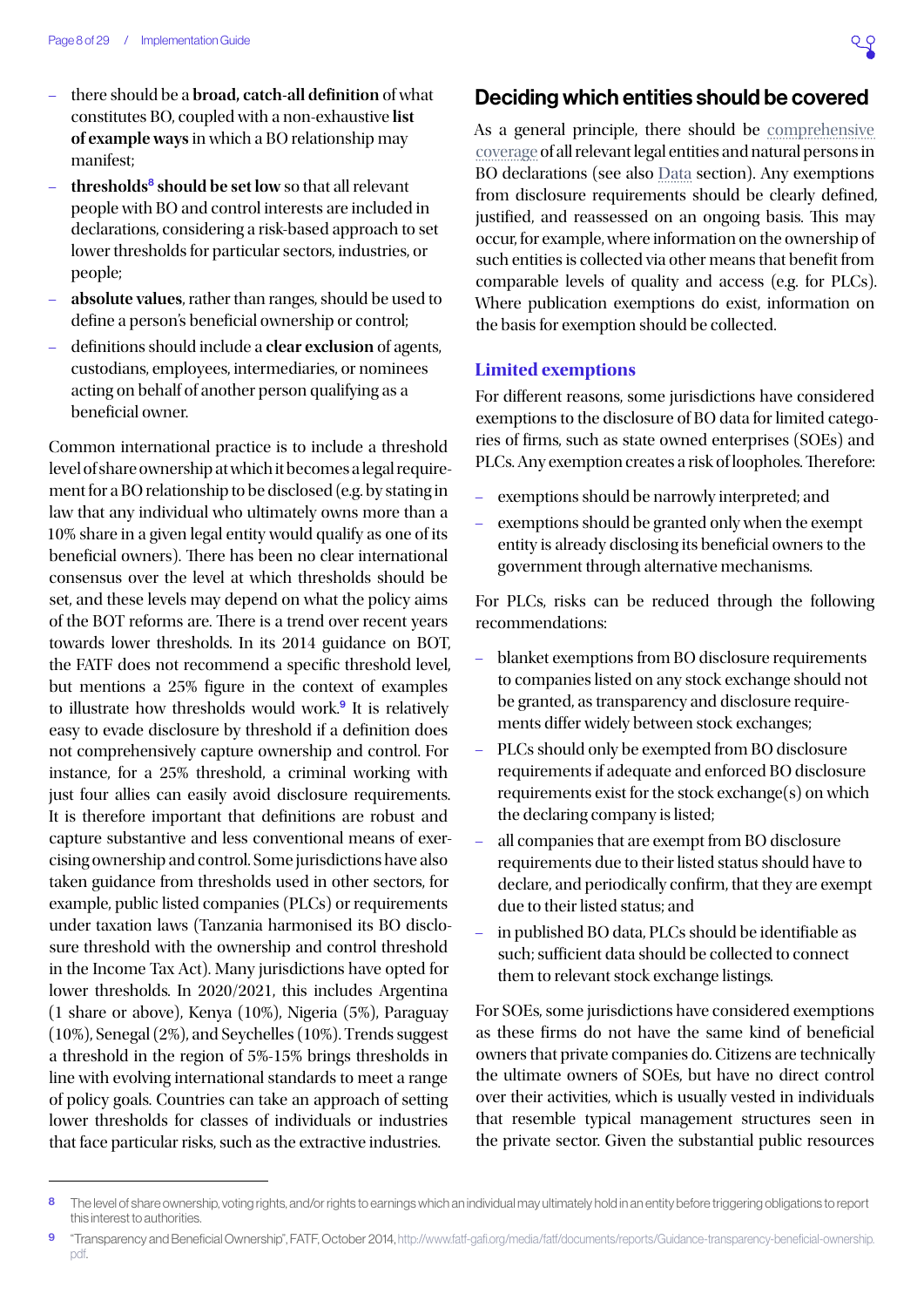owned or managed by SOEs, gathering information on those with significant influence or control over their activities is [still highly advised.](https://www.openownership.org/blogs/state-owned-enterprises-a-new-frontier/) Citizens want assurances that SOEs are being well run and for public (not personal) benefit. In addition, private sector companies operating in the same market or environment also need to know the role, scope, and size of state involvement so that they can plan accordingly. Implementing countries will need to decide on what information on SOEs and PLCs will need to be collected and include any potential exemptions within its BO disclosure legislation.

#### **Resources**

Best practice for assessing how to grant disclosure exemptions to PLCs without creating loopholes has yet to be consolidated. OO has provided its [contri](https://www.openownership.org/uploads/technical-note-beneficial-ownership-and-listed-companies.pdf)[bution to the debate](https://www.openownership.org/uploads/technical-note-beneficial-ownership-and-listed-companies.pdf) by outlining current thinking on when an exemption should be granted and what information should be provided in any exemption declaration.

#### **Beneficial ownership of trusts**

The ownership of trusts has implications for the implementation of BOT for legal entities, as trusts can appear in their ownership chains. A growing number of countries are taking the approach of implementing separate disclosure regimes and registers for the BOT of trusts. Where jurisdictions are implementing BOT of legal persons, and when trusts feature in the ownership structure of a legal person, the information on the BO of trusts should, at a minimum, be made available to the public.

The BOT of trusts has become a major policy and regulatory concern for international AML standard-setting bodies. The EU, via the fifth EU Anti-Money Laundering Directive (AMLD5), the FATF, via its Recommendation 10), and the Organisation for Economic Co-operation and Development (OECD), via its Common Reporting Standard, have developed the three main international instruments dealing with BO of trusts. So far, the EU's AMLD5 is the only international regulatory framework that requires the creation of central registers of BO of trusts as the best approach to regulate and prevent misuse. The framework also has fewer loopholes with respect to when to disclose information and what information to disclose. Best practice in the disclosure of the BO of legal entities (as covered in the OO Principles) provides a framework for thinking about how best to implement BOT of trusts,

although there will be some key differences in discussions on certain aspects, such as whether information should be made public.

#### **Resources**

OO's policy briefing on the [BOT of trusts](https://www.openownership.org/resources/beneficial-ownership-transparency-of-trusts/) outlines implementation considerations and emerging best practice in legal and policy reforms on how to deal with trusts when implementing BOT reforms for legal entities as well as BOT of all trusts. An additional [background briefing on trusts](https://www.openownership.org/resources/an-introduction-to-trusts/) discusses the history and various types of trusts, roles of trusts parties, the legitimate and illegitimate uses of trusts, and examples of current practice on the treatment of trusts in a variety of countries.

#### **Reporting of intermediary entities**

Another issue to consider at the legislative stage is how much information will be required to be disclosed about the intermediary companies and entities through which BO may be exerted. According to the OO Principle, [suffi](https://www.openownership.org/principles/sufficient-detail/)[cient detail](https://www.openownership.org/principles/sufficient-detail/) should be collected about the beneficial owner, the disclosing company, and the means through which ownership or control is held. For information on ownership chains, it is common for countries to adopt requirements for declaring part of the chain, as illustrated in [Figure 2](#page-9-0). An alternative option for those committed to comprehensive disclosure would be a full chain approach, in which companies are required to disclose information on each intermediate company between the reporting entity and (a) each beneficial owner, and (b) each PLC with a stake (of above the threshold level) in the reporting entity.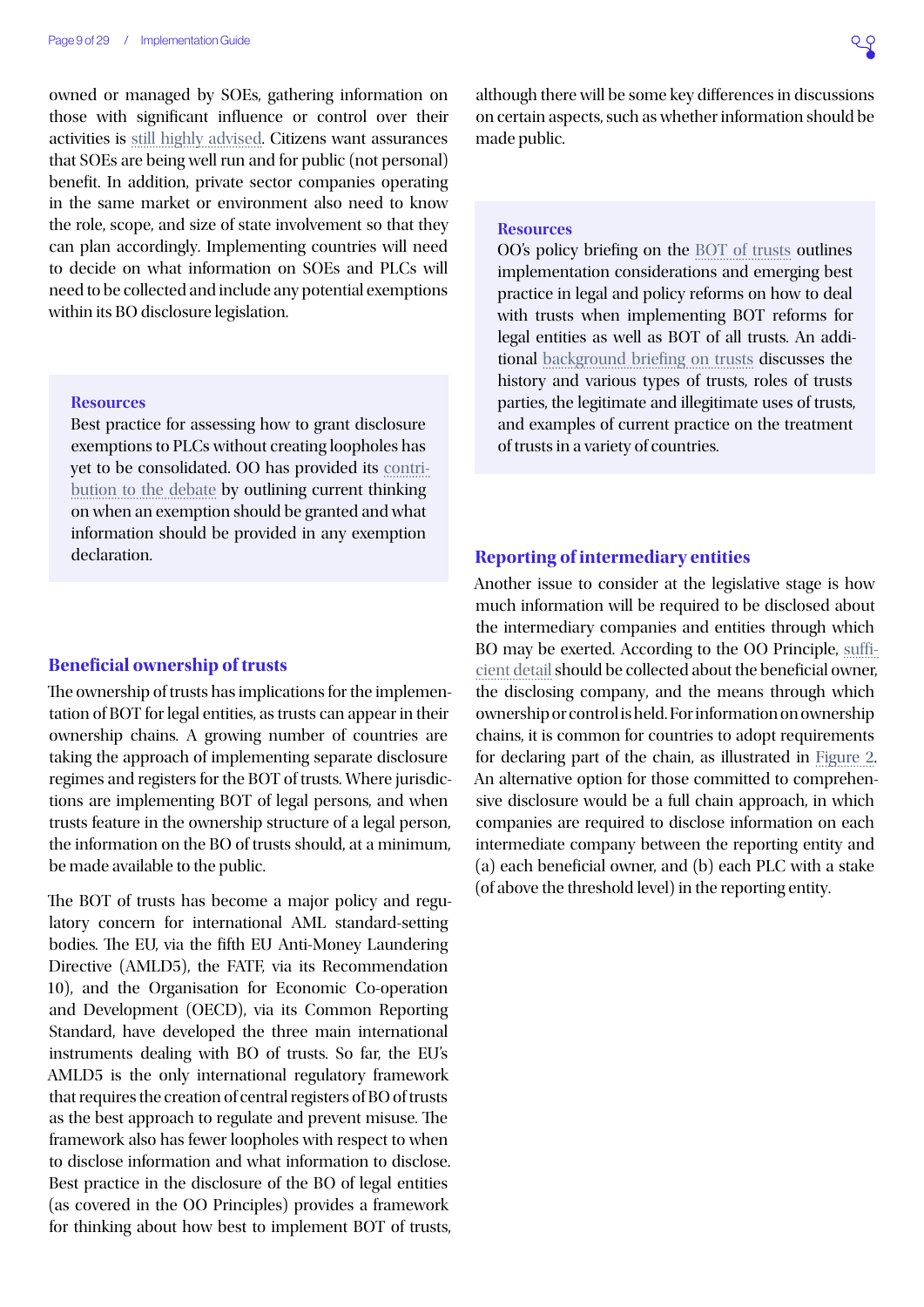#### <span id="page-9-0"></span>Figure 2. Full versus partial ownership chain reporting



The full chain approach provides valuable detail on intermediary entities. Complete pictures of ownership structures can be highly valuable in some applications of BO data, such as in [procurement.](https://www.openownership.org/uploads/OO BO Data in Procurement.pdf) However, it is suited only to jurisdictions with reasonably advanced technology systems. This is because intermediate companies may be disclosed in multiple declarations, which brings the risk that information submitted by different entities, about the same intermediary, may not precisely tally. Whilst such discrepancies could eventually serve as a means to cross

check and verify data submissions, this would require a sophisticated data verification system that would take some time to develop. For the initial iteration of registers in most countries, it is recommended to concentrate on gathering the higher quality data that would likely emerge from a more limited partial chain reporting requirement. Once the first set of data has been gathered, the declarations can then be evaluated with a view to understanding whether a more comprehensive approach would be useful.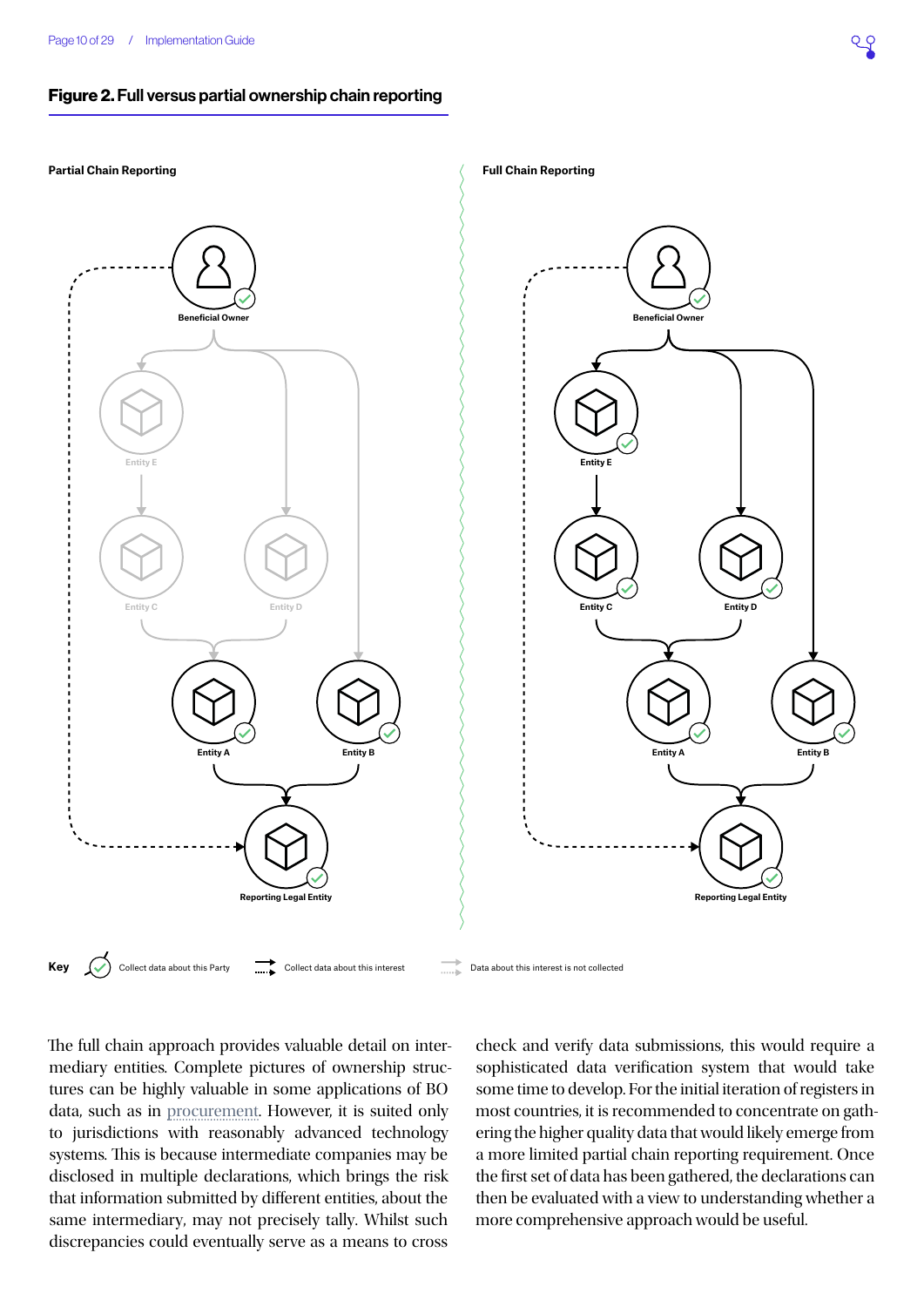## Reconciling privacy concerns with public interest

When drafting laws to enable public access to BO data, OO generally recommends the inclusion of provisions to publish in open data format (see also [Publish](#page-24-0) section).

To date, BOT has been achieved in many jurisdictions without seriously affecting the safety of the vast majority of individuals. OO's research across a range of jurisdictions with open BO data registers has been unable to identify documented examples of harms that have arisen from publication. To minimise the risk of potential harm, countries should consider making certain personal information (for example, a beneficial owner's personal email, phone number, home address) available to the authorities, but withholding this from the public in a system of layered access. In addition, the introduction of a protection regime would allow narrowly defined publication exemptions for natural persons where publishing personal information poses a serious risk, e.g. of domestic abuse or kidnapping. That said, their information would typically still be collected and made accessible to domestic authorities (see also [Publish\)](#page-24-0).

In order to ensure BO data can be made public in keeping with data protection and privacy legislation, implementers should articulate a clear purpose and legal basis for collecting and processing data when drafting legislation. Preferably, the specified purpose will be broad, based on accountability and the public interest, rather than a more narrowly defined purpose, such as AML. To navigate the provisions in domestic data protection legislation and to further minimise potential harm, governments should adhere to the principle of data minimisation: not collecting and disclosing more data than that necessary to achieve set aims (also see [Publish\)](#page-24-0). At the same time, however, it is important for authorities to collect sufficient information to ensure that BOT can fulfil a government's policy intent. Similarly, when data is published, governments should seek to avoid excessive restrictions on fields for disclosure as these may, for example, make it difficult for registry users to confirm the identity of beneficial owners, or to confidently distinguish between the identities of beneficial owners with similar names or personal details. In the European context, AMLD5 recommends publishing, at a minimum, the beneficial owner's name, country of residence, nationality, month and year of birth, plus the nature of their ownership or control of the reporting company.

#### **Resources**

For further discussion on managing potential privacy and security concerns related to BO data publication, see the OO briefings [Data Protection](https://www.openownership.org/uploads/oo-data-protection-and-privacy-188205.pdf)  [and Privacy in Beneficial Ownership Disclosure](https://www.openownership.org/uploads/oo-data-protection-and-privacy-188205.pdf) and [Making central beneficial ownership registers](https://www.openownership.org/uploads/OO Public Access Briefing.pdf)  [public.](https://www.openownership.org/uploads/OO Public Access Briefing.pdf)

For information on the types of specific fields that may be excluded from publication on security/ privacy grounds, please refer to OO's [example decla](https://docs.google.com/spreadsheets/d/1H6nRsKLxqiIQrT9HhckZefaWCUm2otVEHljVjx-vsTU/edit#gid=1810219496)[ration form](https://docs.google.com/spreadsheets/d/1H6nRsKLxqiIQrT9HhckZefaWCUm2otVEHljVjx-vsTU/edit#gid=1810219496).

## Sanctions and enforcement

To ensure that accurate and timely information on beneficial owners is provided to authorities, an effective system of [sanctions and enforcement](https://www.openownership.org/principles/sanctions-and-enforcement/) will be needed. This involves ensuring that: 1) adequate sanctions for non-compliance exist in law; 2) agencies have a legal mandate to issue sanctions; and 3) the sanctioning body has sufficient capacity, resources, and will to verify disclosures and sanction non-compliance. Sanctions regimes work most effectively when combined with effective verification mechanisms that identify where incorrect, fraudulent, or incomplete information has been submitted (see [Data](#page-18-0) section).

Introducing sanctions against the beneficial owner, registered officers of the company, and the company making the declaration helps to ensure that the deterrent effect of sanctions applies to all the key persons and entities involved in the declaration. This is also important for ensuring that data contained in registers follows the OO Principle of being [up to date,](https://www.openownership.org/principles/up-to-date-auditable/) and that companies report changes to their ownership structure in a timely manner.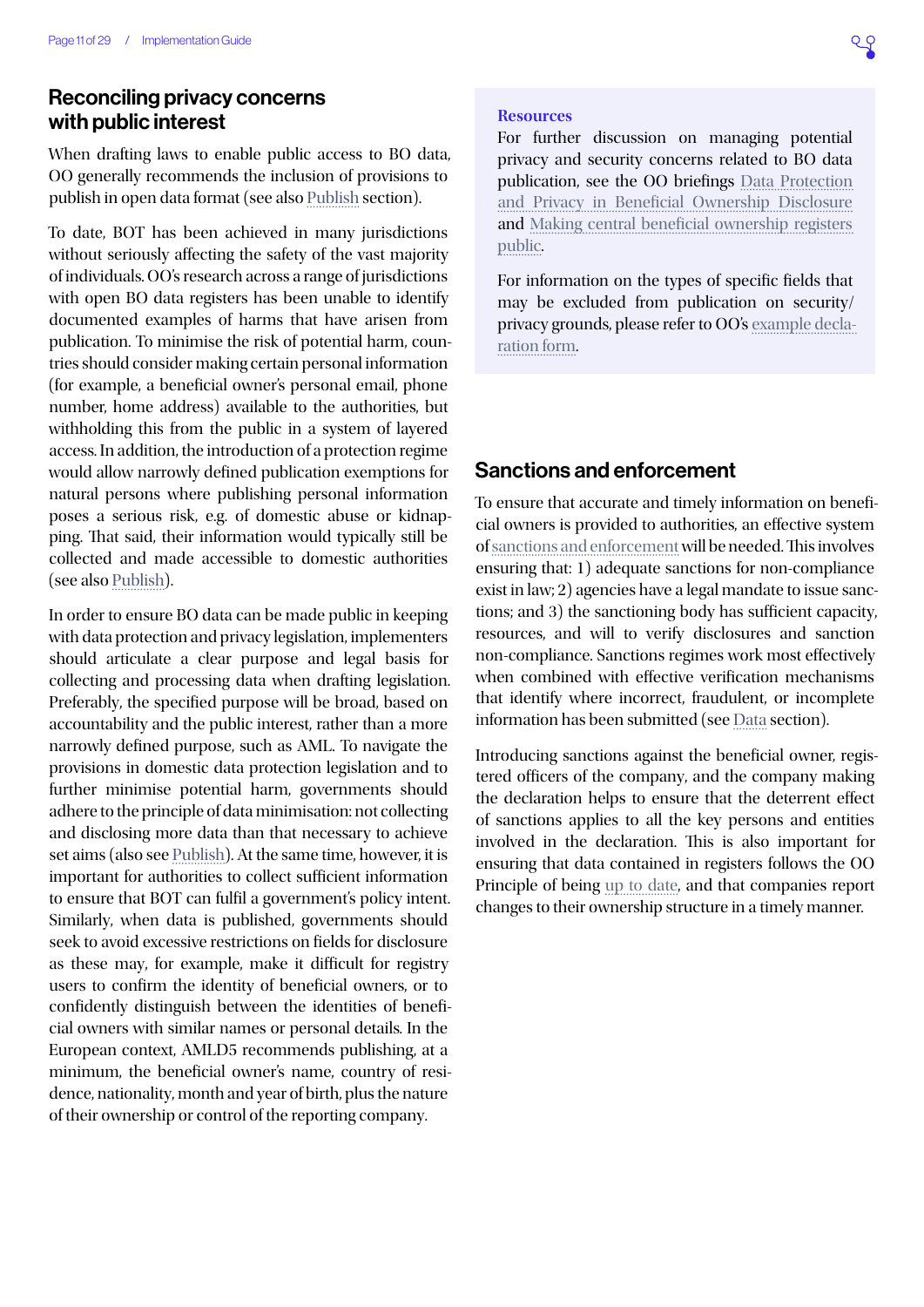

#### Sanctions for non-compliance in the UK

In the UK, there are multiple sanctions against both companies and beneficial owners:<sup>10</sup>

- companies can be sanctioned for failure to request information from potential beneficial owners or failure to provide information on its beneficial owners to the central register;
- beneficial owners can be sanctioned for failure to respond to requests for information from companies, or for knowingly or recklessly making a false statement, as well as for failure to notify a company that they are a beneficial owner;
- for all of these offences, both the company and every officer of the company that has failed to comply are considered to have committed the offence, and the penalties are imprisonment for up to 12 months, a fine, or both; and
- CH has the ability to strike off any companies that default on their obligations to report to the register.

Selecting the appropriate agency to issue sanctions will depend largely on the political structures and preferences within the implementing country. Some jurisdictions select their state company registry, whilst others refer the matter to the ministry of justice or linked bodies that have an established investigative function. Enforcement remains a challenge for many jurisdictions, but there are numerous successful cases of sanctions being applied against non-compliant firms. Latvia's Enterprise Register, for example, terminated 400 non-resident companies that failed to submit BO information in 2019.<sup>11</sup> Dozens of court rulings in Slovakia have also dealt with cases of noncompliance with BO disclosure legislation, leading in some cases to the removal of companies from the state register, making them ineligible to bid for state contracts.<sup>12</sup>

#### **Resources**

For more on setting and applying sanctions for those failing to provide timely and accurate BO data, see OO's briefings on [BO data in procurement](https://www.openownership.org/uploads/OO BO Data in Procurement.pdf) and the [verification of BO data](https://www.openownership.org/uploads/OpenOwnership Verification Briefing.pdf).

<sup>10</sup> See: "UK Companies Act 2006", legislation.gov.uk, n.d.,<https://www.legislation.gov.uk/ukpga/2006/46/section/790R>.

<sup>11</sup> Latvia's report to Moneyval assessors, 2020. (Unpublished)

<sup>12</sup> See, for instance: "Zverejňovanie súdnych rozhodnutí a ďalších informácií (InfoSúd)", Ministerstvo Spravodlivosti Slovenskej Republiky, November 2018, [https://obcan.justice.sk/infosud/-/infosud/i-detail/rozhodnutie/3b90ffbc-a519-4e53-9627-329d6708b85d%3A4744e659-e5a2-42b3-a069-06abc5302a19.](https://obcan.justice.sk/infosud/-/infosud/i-detail/rozhodnutie/3b90ffbc-a519-4e53-9627-329d6708b85d)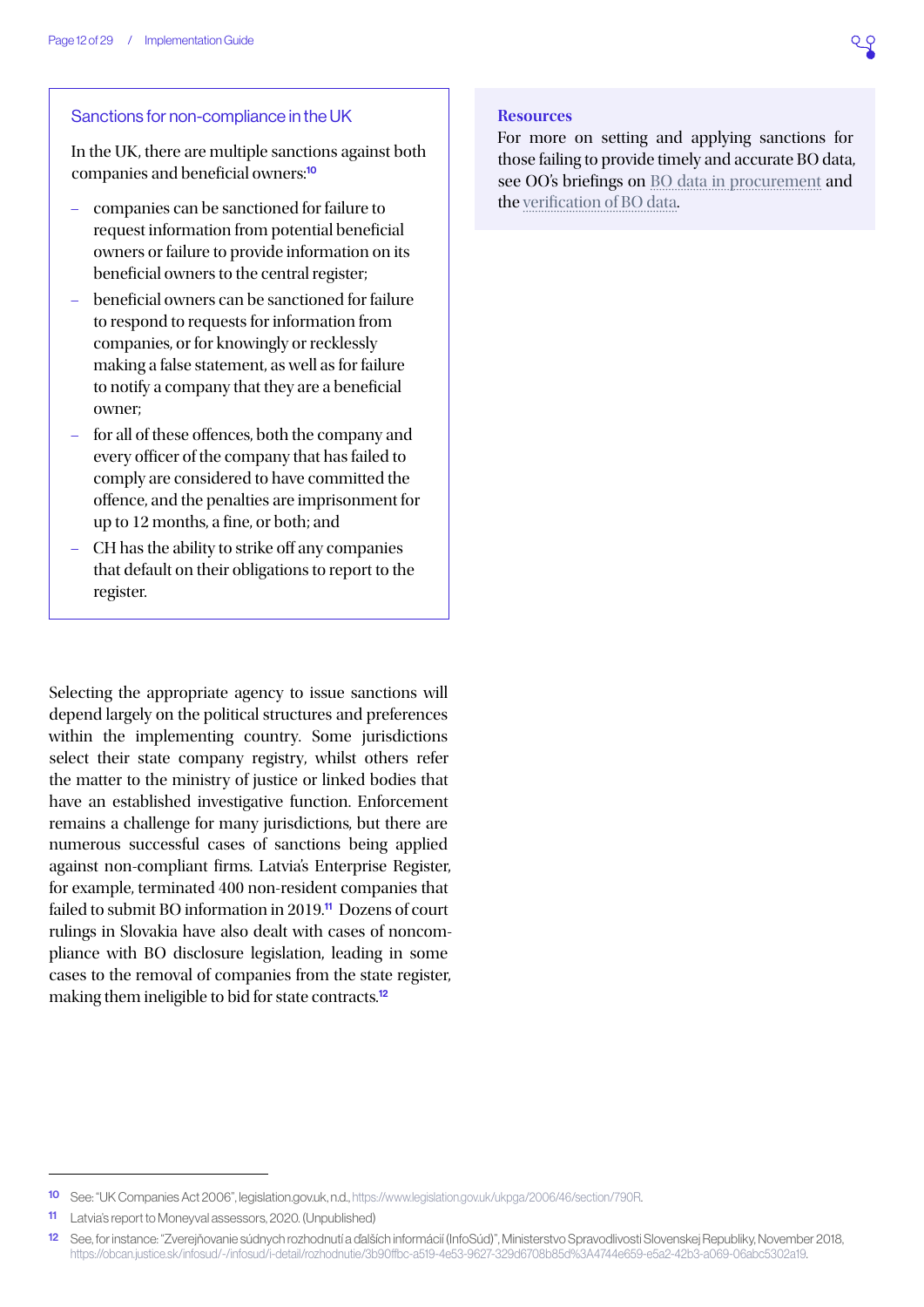

## <span id="page-12-0"></span>**Systems**

Creating a legal framework for a BO disclosure regime is only one element of a broader reform process. Facilitating BOT also requires the collection, storage, and sharing of data. This section offers guidance on how to review existing company information systems and develop them to enable the publication of BO registers.

## Processes, systems, and platforms

Digital systems and administrative processes need to fit together smoothly to enable BO information to be collected, stored, maintained, exchanged, and published. Some components of systems design will need to be considered as part of legal reforms, but it will also be important to carefully consider how information flows from companies, via the jurisdiction's systems and processes, to the people and agencies that need it. Consideration of the following questions should help to identify the starting point for work in this area, and to prompt thinking on the systems and processes that may eventually be required:

- How is the information about the companies registered in the jurisdiction currently collected and managed?
- Is information about legal ownership currently kept in the companies register? If so, how will legal ownership information be linked with BO information?
- Are there other government systems that currently collect and store company details (for example, a government procurement system)?
- How many companies will be required to submit BO declarations?
- How will companies submit their information (for example, via an online form, with a paper form, or via an authorised notary)?
- What department, or official body, will be responsible for the collection, management, and publishing of BO data?
- What manual administrative checks and operations will assist the collection and management of BO information?
- Does the jurisdiction currently publish company registration information? How will BO information be updated and made publicly available?
- How will government officials be able to access and make use of BO information (for example, by checking whether there are red flags arising from data on the BO of companies bidding for government contracts)?
- What will trigger companies to submit their first BO declaration? What will trigger them to update it?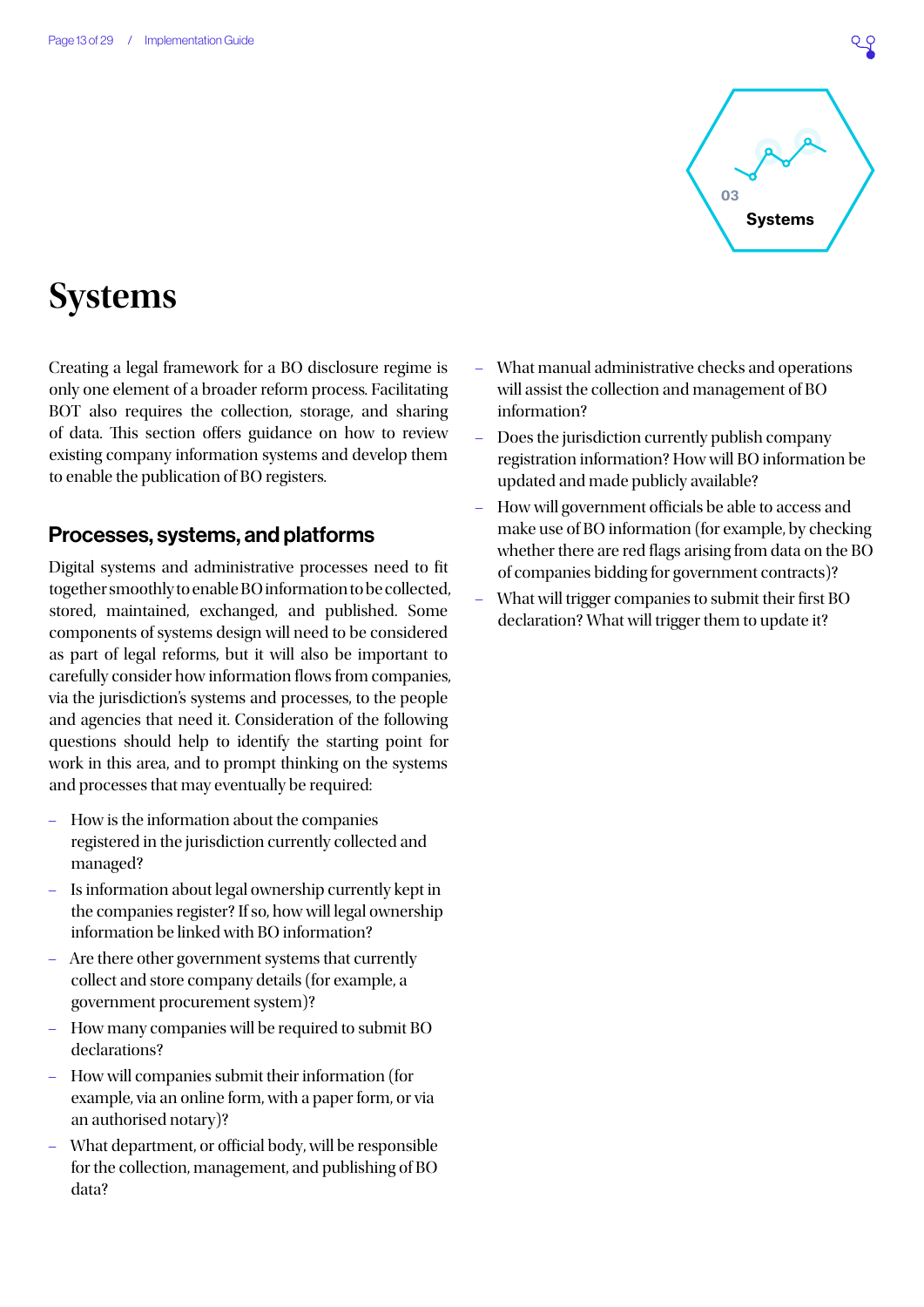### Figure 3. BO information collection, storage and sharing pipeline



## Information flow

It is useful to bring colleagues, departments, and agencies together to build a collective picture of how BO information will be handled. Among other things, this will highlight: where systems and processes need to be developed; gaps in knowledge; questions about responsibilities; and resourcing issues. Generating a diagram can be a focal point for collaboration and aid communication as work progresses. The diagrams in this section use Business Process Model and Notation ([BPMN](http://www.bpmn.org/)).

Most countries have digital central registers of companies that include, for example, information about companies' legal ownership,<sup>13</sup> directors, founders, and registered addresses. In this case, adding BO information to the existing company register may be the best choice.

<sup>13</sup> This [primer](http://standard.openownership.org/en/0.2.0/primer/whatisbo.html) explains how BO differs from legal ownership, which is normally recorded in company registers.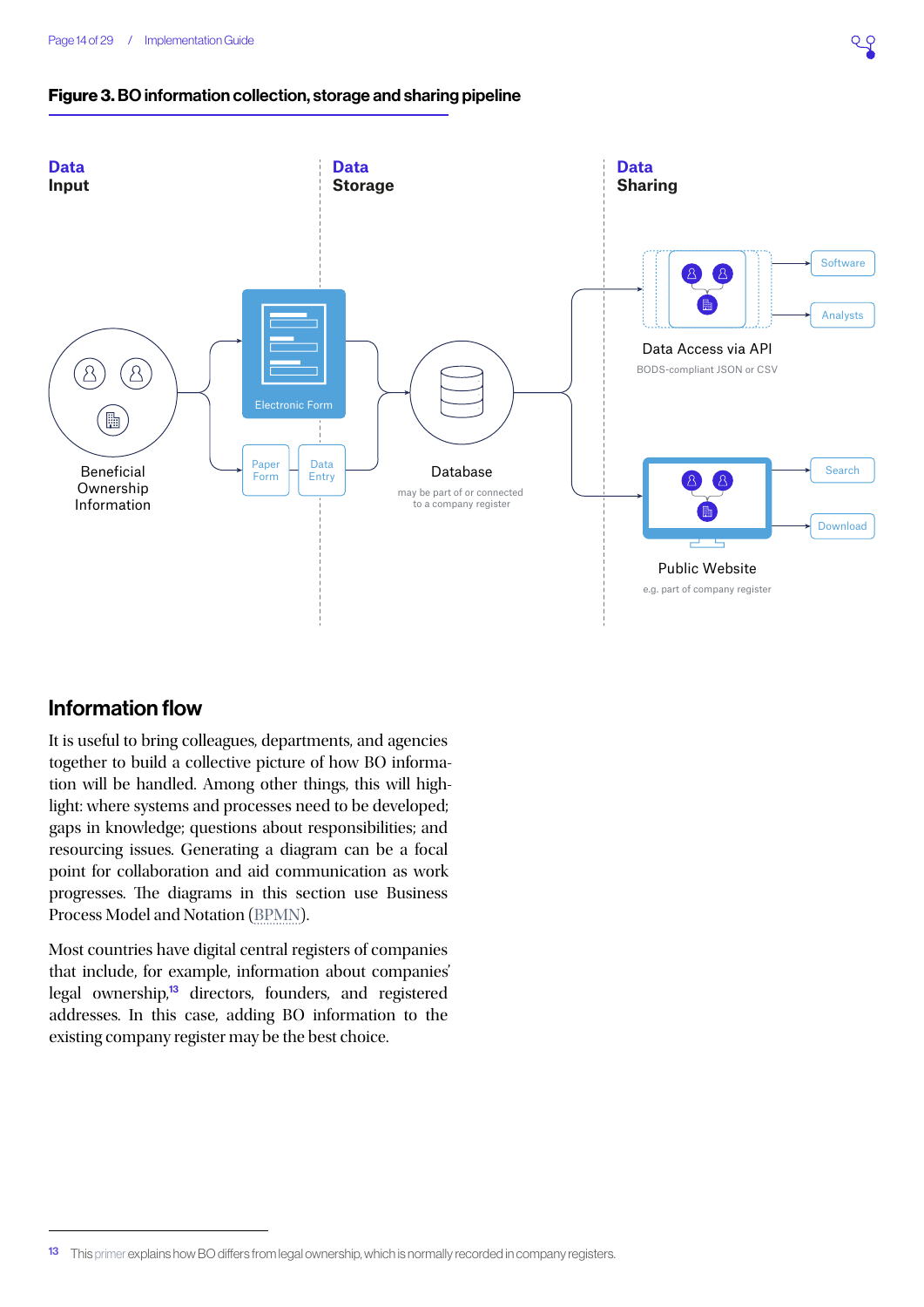#### Figure 4. Example of information flow in a well-resourced implementation, using the standard BPMN format

<span id="page-14-0"></span>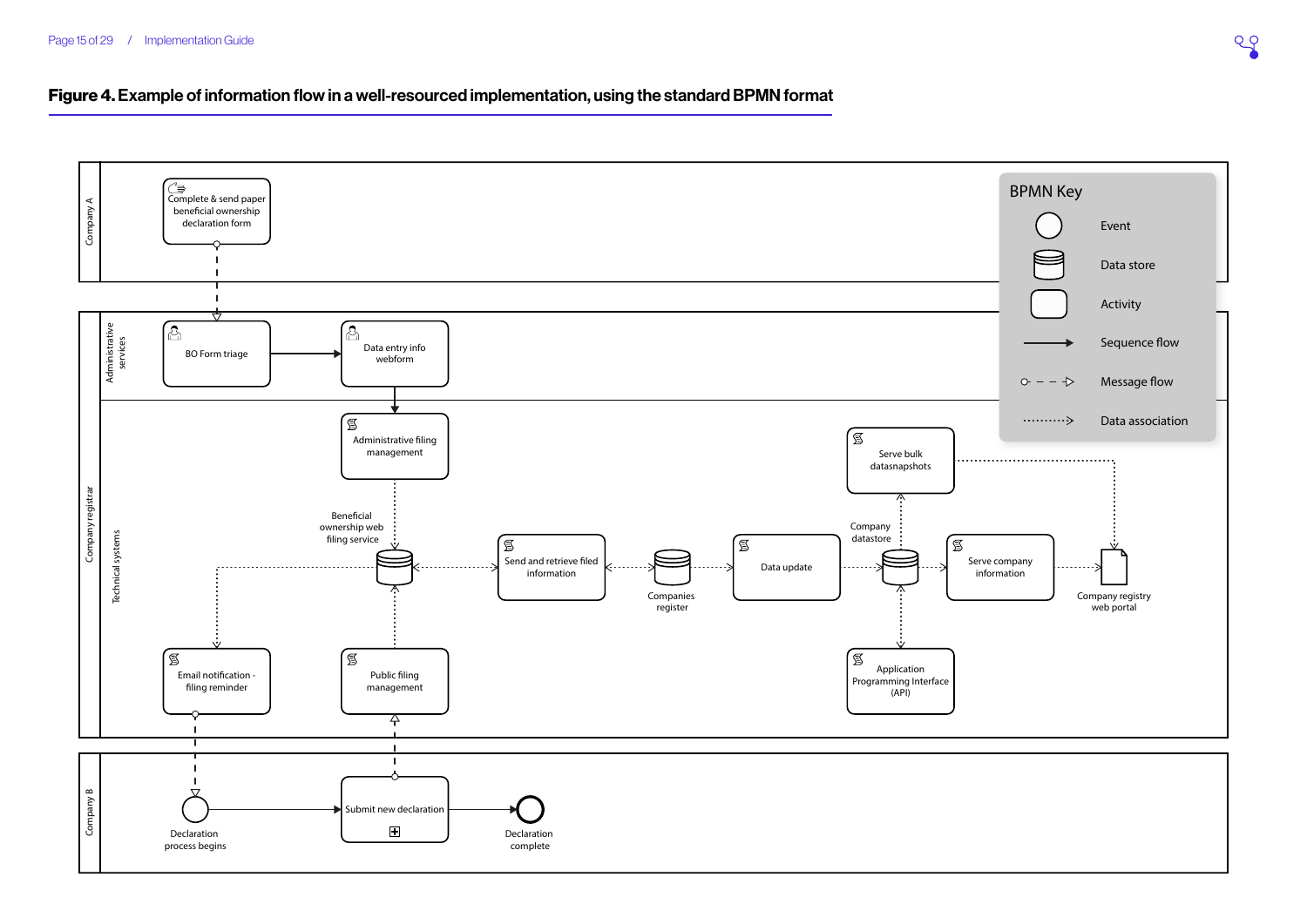[Figure 4](#page-14-0) shows how a company register has been extended to capture and store BO information using a new *BO web filing services* module. In this example, the designers of the new system have incorporated the ability for companies to file their BO information online (like company B) or via paper forms (like company A). Some work on mapping out the manual systems necessary for handling paper forms has also been done. The company datastore and related components already serve company information to the company registry portal via an application programming interface  $(API)^{14}$  and bulk download services, but those would need to be updated to handle the extra BO data.

Where there are limited resources and a limited number of companies needing to declare their beneficial owners, an online declaration system may not be possible or necessary. Here, the company register itself may be paper based. Much of the administration of the gathering and publication of BO data may be managed on paper or with simple computer files and spreadsheets, as illustrated in [Figure 5](#page-16-0).

<sup>14</sup> An API is a mechanism that allows for interaction between separate software components.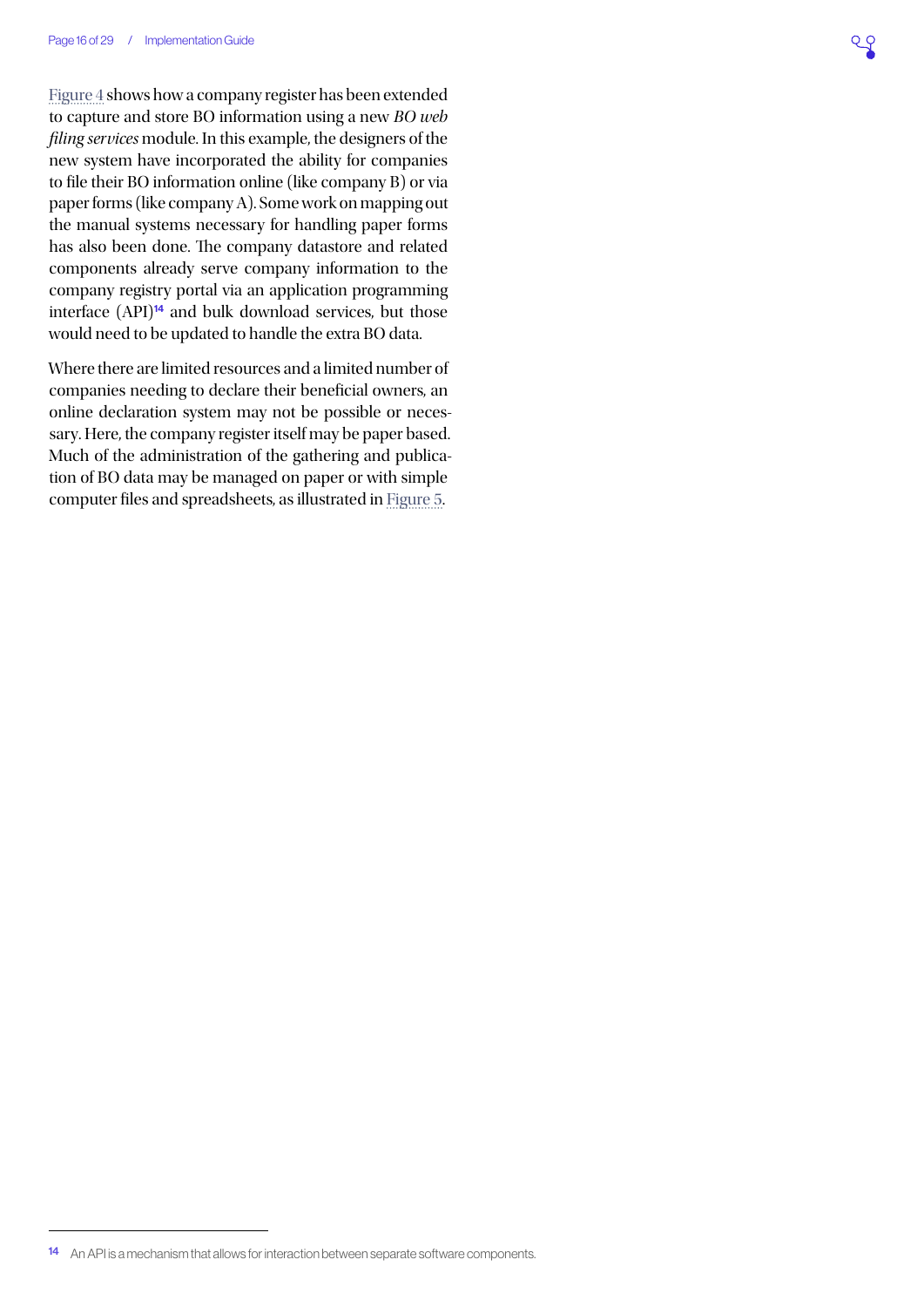<span id="page-16-0"></span>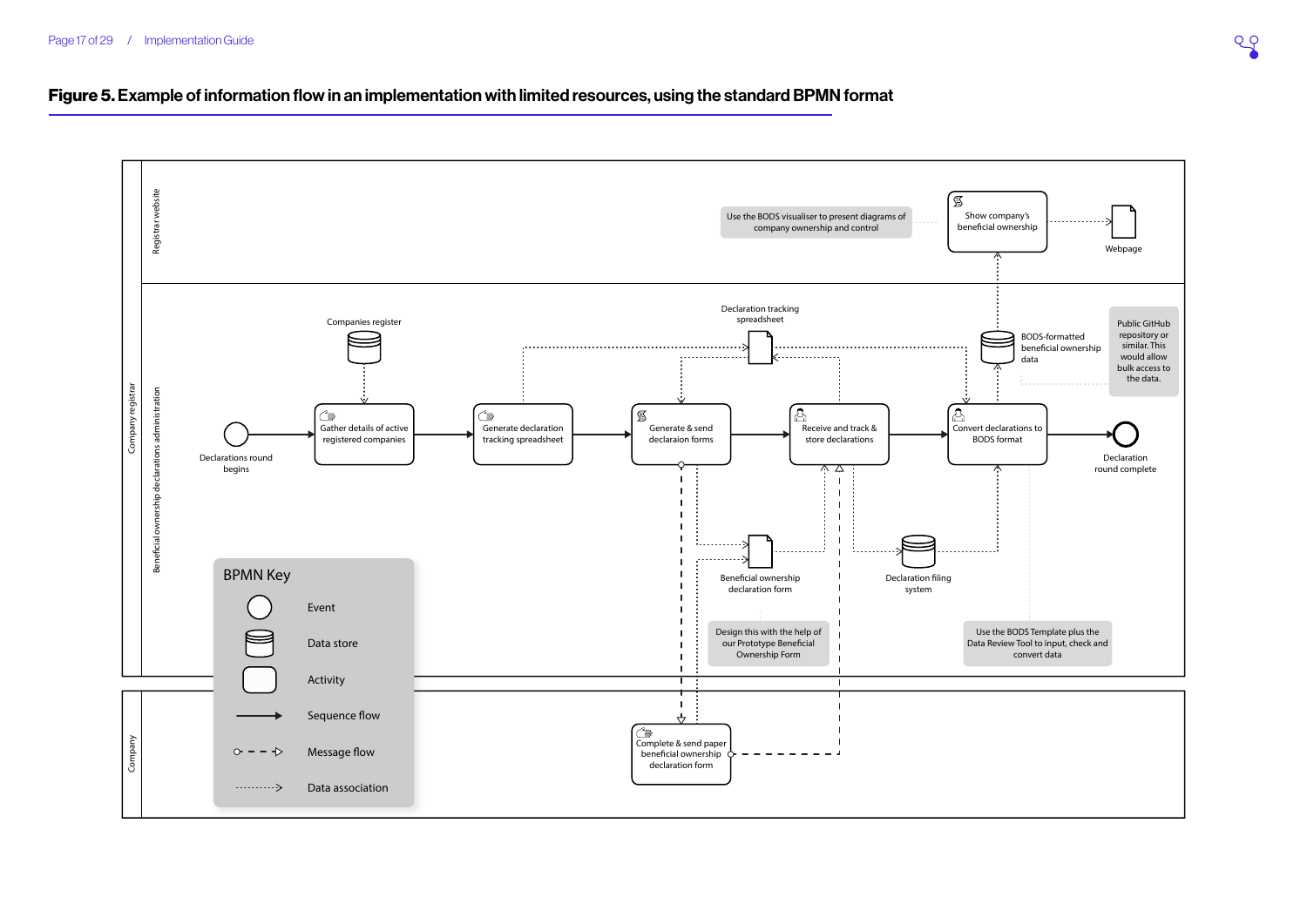Whatever the scale and complexity of a given country's particular implementation, OO recommends that BO information is ultimately converted into a digital format. OO has developed the [Beneficial Ownership Data Standard](http://standard.openownership.org/en/0.2.0/) (BODS) for this purpose. The BODS is a free-to-use, off-theshelf template that provides a [structured data](https://www.openownership.org/principles/structured-data/) format, along with guidance for collecting, sharing, and using data on BO. Publishing according to the OO Principle of structured data in BODS makes it easier to collate BO information from multiple jurisdictions (see the [Data](#page-18-0) section for more on the BODS).

#### **Resources**

The [BODS template spreadsheet](https://docs.google.com/spreadsheets/d/1gH_75OJbpsrmcw_zqgrNcDEY1jcC6Aj3cFGAvw3Jx-E/copy) can assist conversion of BO information in paper forms to a digital format. Used alongside the [data review tool,](https://datareview.openownership.org/) it might be a key tool where resources are limited. Where information is published in BODS format, the [BODS](https://www.openownership.org/visualisation/visualisation-tool/)  [visualiser](https://www.openownership.org/visualisation/visualisation-tool/) can be embedded in websites to display company ownership and control structures.

### Developing systems

As mentioned in the [Commit](#page-3-0) section, consultations with key groups, staff, and audiences is crucial when developing a system for BOT. Stakeholders from both inside and outside of government, inputting, managing, or using BO information, will have valuable insights and perspectives. They should be involved early and often during the systems' development.

It is useful to adopt an agile approach to development. Whilst it is appealing to imagine a linear, inception-to-completion process of development where there is a clear end point, this is rarely the reality. It is better to acknowledge that systems will need ongoing improvement and adjustment. Putting people at the centre of this cycle, as illustrated in [Figure 6](#page-17-0), and securing resources for developing future versions of the systems, will prove advantageous over time. For example, focus groups or user-testing might reveal that people think beneficial owners are simply legal owners. That misunderstanding would lead to the collection of poor quality data. Revealing the problem early on allows definitions and guidance to be provided on BO forms to help people's understanding. Not all problems can be caught the first time around, though, so securing resources for future development is crucial.

#### <span id="page-17-0"></span>Figure 6. Putting people at the centre of systems development



#### **Resources**

See the working paper Effective consultation [processes for beneficial ownership transparency](https://www.openownership.org/uploads/open-ownership-effective-consultation-processes-for-bot.pdf)  [reform](https://www.openownership.org/uploads/open-ownership-effective-consultation-processes-for-bot.pdf) for techniques that can be used at this stage of implementation. OO's [Beneficial ownership decla](https://docs.google.com/document/d/1VnuRYluq1NBKLJtnqTCtaaBk8kNQ8K6Xypvke08_PNY/edit#heading=h.tyjcwt)[ration forms: A guide for regulators and designers](https://docs.google.com/document/d/1VnuRYluq1NBKLJtnqTCtaaBk8kNQ8K6Xypvke08_PNY/edit#heading=h.tyjcwt) offers advice on data collection and building usable forms.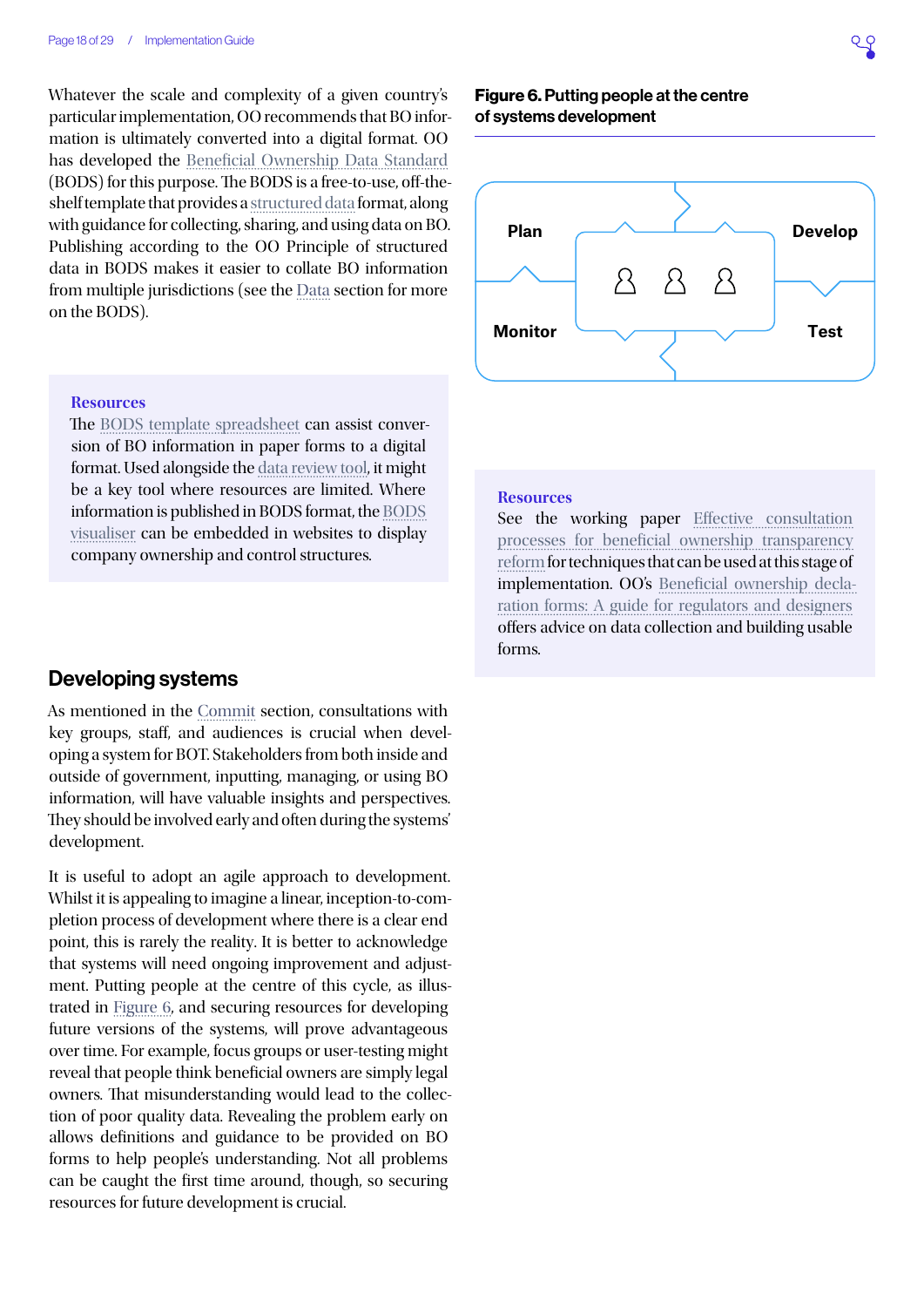

## <span id="page-18-0"></span>**Data**

In this section, the following will be examined: how to scope out the information collected within declarations; how to implement mechanisms to improve data quality according to the OO Principle of [verification;](https://www.openownership.org/principles/verified/) and the importance of standardised, well-[structured data](https://www.openownership.org/principles/structured-data/). OO has also developed a prototyping tool for a basic system for collecting BO data.

## What information to collect

The implementing country's definitions and legislation, discussed in the [Legal](#page-6-0) section of this guide, will lay the basis for assessing:

- which entities will be required to make BO declarations (ideally according to the OO Principle of [comprehensive coverage](https://www.openownership.org/principles/comprehensive-coverage/) of persons and entity types);
- which entities and people will be disclosed in those declarations (SOEs, PLCs, legal owners, trusts, nominees, intermediate companies, etc.);
- which details of those people and entities will be collected in declaration forms; and
- what information about the nature of ownership or control between entities-and-entities and people-and-entities will be collected

Once there is clarity on each of these points, the information disclosed should be assessed to ensure that it will meet the overall policy objectives behind creating a public BO register. By looking at real-life (or hypothetical) examples of ownership and control structures, the effects of proposed regulations can be tested. An activity sheet like the one illustrated in [Figure 7](#page-19-0) may help ensure there is a shared understanding of the declaration requirements and their implications between the various stakeholders involved in the process.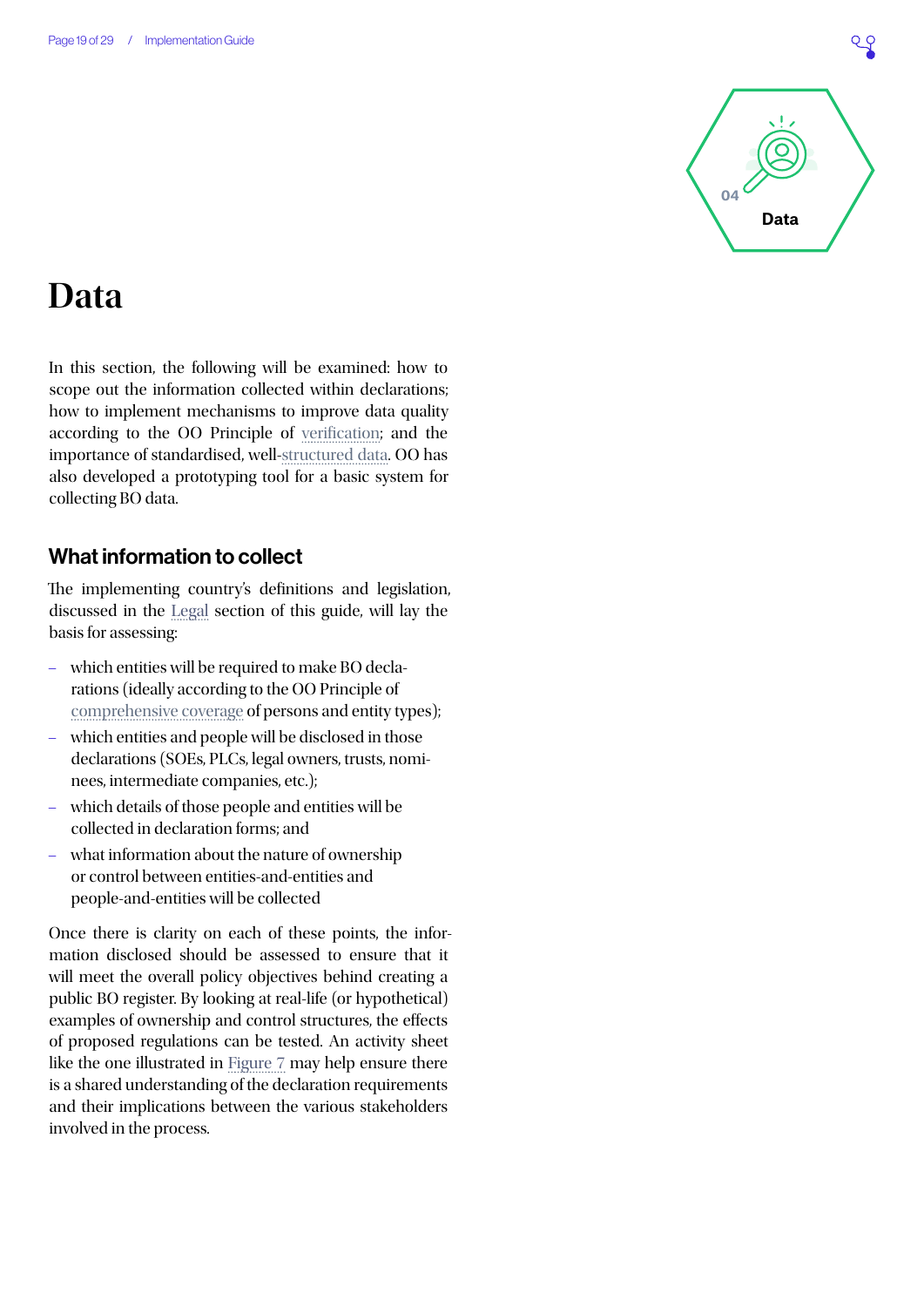## <span id="page-19-0"></span>Figure 7. Example activity sheet for checking shared understanding of what is disclosed in a declaration



 $\infty$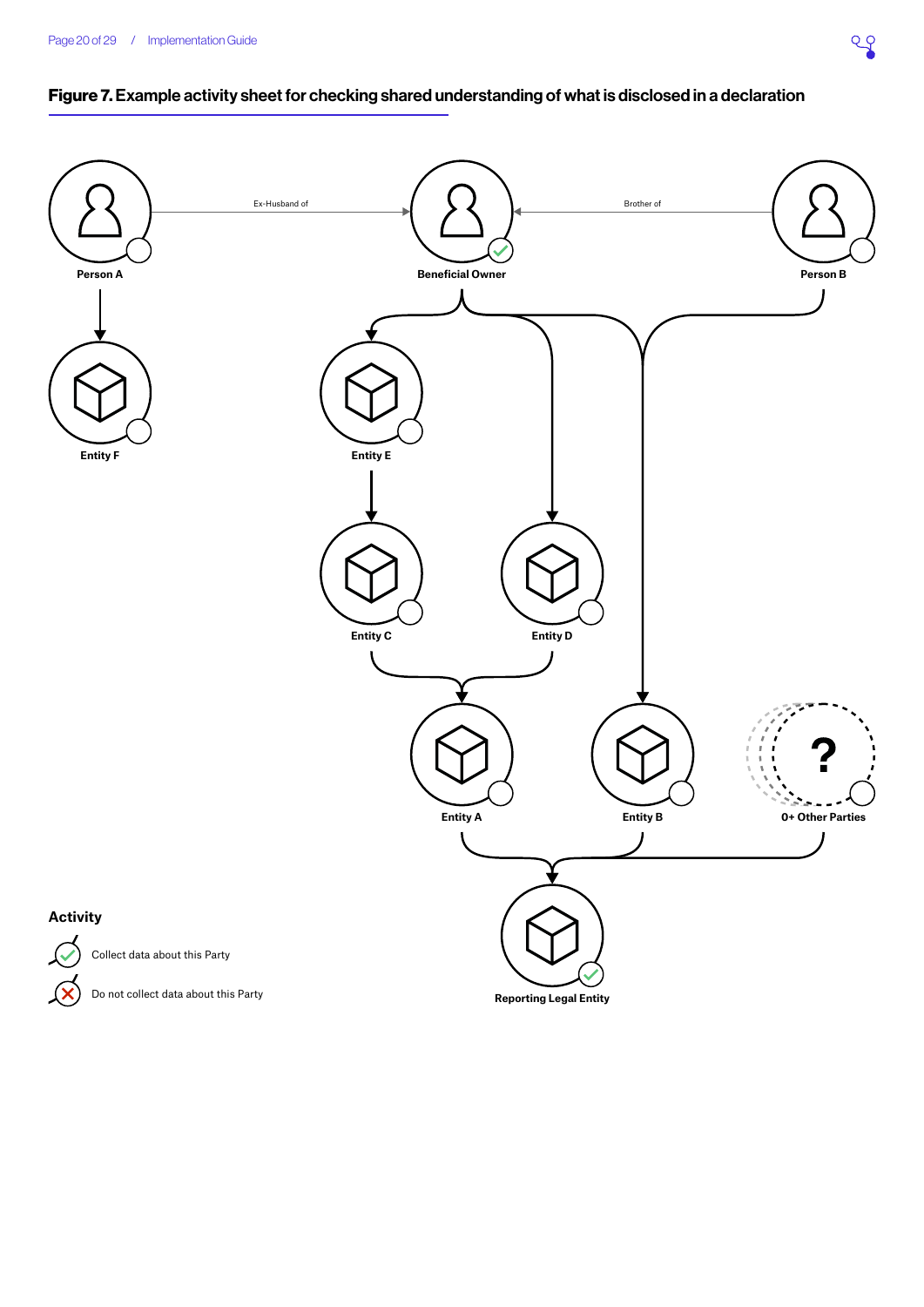It is important to check that enough information is collected about how a company is owned and controlled, even where its declaration is looked at in isolation. [Sufficient](https://www.openownership.org/principles/sufficient-detail/)  [detail](https://www.openownership.org/principles/sufficient-detail/) about intermediate entities (those that sit between beneficial owners and declaring companies when ownership or control is exercised indirectly) should be collected. This means that a declaring company might also feature as an intermediary in other declarations. OO recommends using company identifiers to ensure information disclosed in different companies' declarations can be brought together to aid understanding and analysis. That way, it will be apparent when the same company appears in two different declarations, even if the names do not match (due to misspellings or the use of acronyms).

Similarly, it is worth considering how BO data will be used with other types of information; for example, legal ownership information from an existing company register. This involves checking the needs of data users and considering information flow (see the [Systems](#page-12-0) section). Any implications for data collection need to be flagged early in the implementation process.

#### **Resources**

The [OO Principles](https://www.openownership.org/principles/) provide more detail on the information needed to create an effective declaration system and, in particular, how to ensure [compre](https://www.openownership.org/principles/comprehensive-coverage/)[hensive coverage](https://www.openownership.org/principles/comprehensive-coverage/) and [sufficient detail.](https://www.openownership.org/principles/sufficient-detail/)

### Structuring and standardising data

In Ukraine, early publications of BO data contained all the information relating to the beneficial owner and their relationship with a company in a single text field in the company register (unstructured data, as on the left hand side of [Figure 8\)](#page-20-0). Whilst this enabled the public to access the data, the usability and quality – and therefore impact – of BO data can be significantly greater where data is standardised and structured. Separating out information into different fields, as below, makes it easier to verify and analyse.

#### <span id="page-20-0"></span>Figure 8. Unstructured (left) versus structured (right) BO data

#### Nature of ownership or control

This beneficial owner indirectly herself, or through her children, owns 27% of the declaring legal entity's shares through the following shareholders of the legal entity (1) "Angerujjheit B.V.", registration number in the Netherlands 64739564, registered office: Byterslaan 105, NL-4722GF Amsterdam, Netherlands; (2) "RigaTech Systems Ltd.", registration number in the British Virgin Islands: 396654, registered office: P.O. Box 124, Offshore Incorporations Centre, Road Town, Tortola, British Virgin Islands

| <b>Nature of ownership or control</b>       |                                           |           |
|---------------------------------------------|-------------------------------------------|-----------|
| % Aggregate share ownership                 |                                           | 27        |
| % Aggregate control via voting shares       |                                           | 27        |
| Direct share ownership in declaring entity  |                                           | $\bigcap$ |
| Direct voting control over declaring entity |                                           | Ω         |
| 1.1 Intermediate legal owner(s)             |                                           |           |
| Legal owner 1                               |                                           |           |
| Name                                        | Angerujjheit B.V.                         |           |
| Registration authority                      | Commercial register of the<br>Netherlands |           |
| Registration number                         | 64739564                                  |           |
| Legal owner 2                               |                                           |           |
| Name                                        | RigaTech Systems Ltd.                     |           |
| Registration authority                      | Registry of Corporate<br>Affairs, BVI     |           |
| Registration number                         | 396654                                    |           |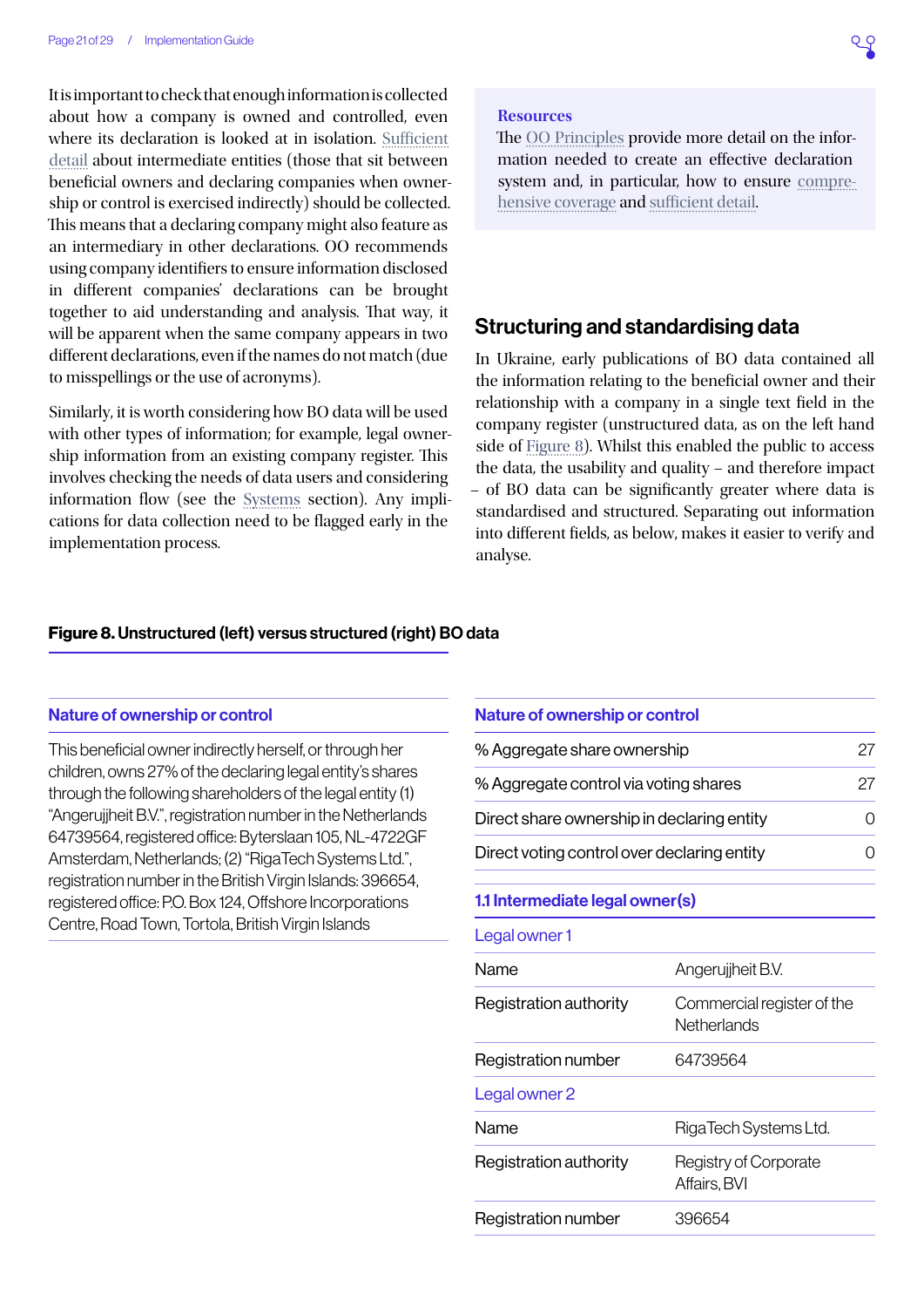There are multiple advantages to standardising the way that BO data is collected, stored, and published. In particular, [structured data](https://www.openownership.org/principles/structured-data/) allows for automated [verification](https://www.openownership.org/principles/verified/) checks on data. For instance, making sure it is in the right format or cross-referencing it with other government databases.

Structuring BO information in a standard format makes it easier to link with other jurisdictions' data to better understand international ownership structures. This can reduce the need for, and resources dedicated to, formal and lengthy mutual legal assistance requests between different jurisdictions' authorities.

#### **Resources**

OO has developed a prototype [global BO register](https://register.openownership.org/) that shows how linking data between sources could work. The register enables declarations from several different countries to be joined to create international ownership diagrams, such as [this one](https://register.openownership.org/entities/59bfefd367e4ebf3402d4bc0/graph), which uses data from declarations in Togo and the UK.

For both the standardisation and structuring of BO data, the BODS is a useful reference point and resource. The BODS describes what data should be collected and the format it should be published in. The data schema describes how data about the beneficial owners of a legal entity can be organised. Reviewing this data schema can be a useful input to decisions that are made at the early, legislative stage of implementing BOT reforms.

#### **Resources**

Developers may wish to consult OO's guide to the data model, schema, and system requirements for using the [BODS](http://standard.openownership.org/en/0.2.0/). To create BODS data, this [template](https://docs.google.com/spreadsheets/d/1J-texUUH1AjnZ7Yy4y52M8xw6kaPMZ5Mqfar7O2fbH0/copy) can be followed.. The [data review tool](https://datareview.openownership.org/) can be used to check that BODS data is valid, or to convert data in the BODS template into BODS JSON format. BO data can be easily transformed into visual representations of corporate structures through OO's [visualisation tool](https://www.openownership.org/news/launching-our-visualisation-library-for-beneficial-ownership-data-standard-data/). OO's technical team can provide assistance on how to implement BODS in any jurisdiction.

## Collecting beneficial ownership information and creating data

Once a jurisdiction has decided what information will be collected, it will need to consider how companies will submit their declarations. At this stage, the focus should be on making the declaration system clear and user friendly.

Well-designed forms make it as easy as possible for users to provide accurate and unambiguous information. This reduces the number of accidental errors and lowers the compliance burden on reporting entities. Submitting more accurate information becomes easier, and disguising the submission of deliberately false information as mistakes becomes harder.

Broadly, once a declaration form is created, "yes" should be the answer to the following questions:

- Is it clear which people and companies will fall into the scope of the disclosure process?
- Is the form easy to understand and navigate?
- Is it easy for people to supply good quality data for each field?
- Is it easy for companies with very simple BO structures to make their declarations?
- Can the full range of BO structures, declarable by law, be disclosed via the form(s)?
- Can form submissions be linked to data in other official databases, so that companies do not have to submit the same information multiple times?

Testing the form with a representative sample of companies will help to re-draft and improve it. Involving state agencies which are potential users of BO information when reviewing tests of the form is also recommended.

#### **Resources**

[Beneficial ownership declaration forms: A guide for](https://docs.google.com/document/d/1VnuRYluq1NBKLJtnqTCtaaBk8kNQ8K6Xypvke08_PNY/edit#heading=h.tyjcwt) [regulators and designers](https://docs.google.com/document/d/1VnuRYluq1NBKLJtnqTCtaaBk8kNQ8K6Xypvke08_PNY/edit#heading=h.tyjcwt) presents in-depth advice on form development, plus an example BO form.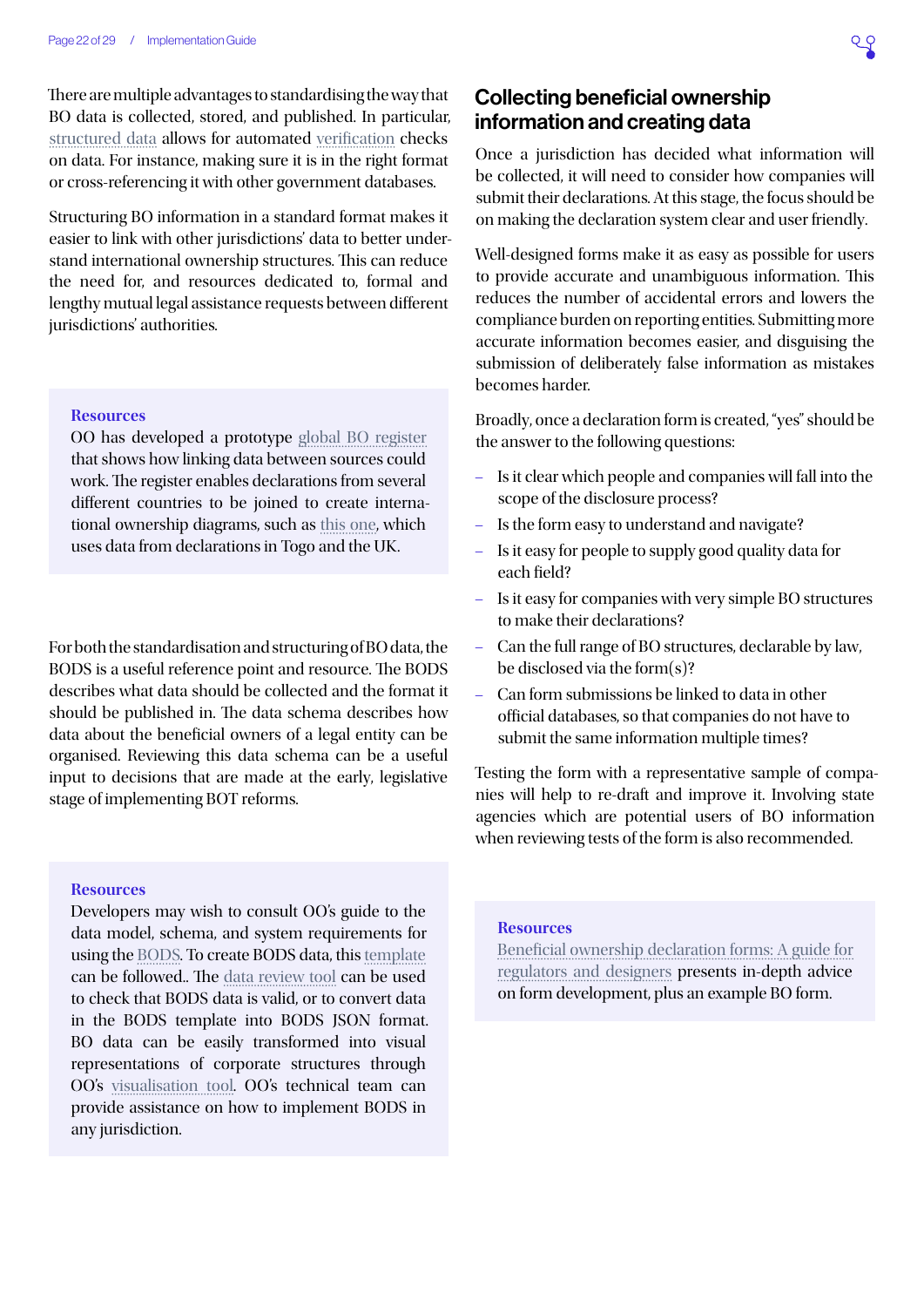## Verification of beneficial ownership data

Another consideration around BO data is how to verify the information submitted. [Verification](https://www.openownership.org/principles/verified/) is the combination of checks and processes to ensure that BO data is of high quality, meaning it is accurate and complete at a given point in time. To maximise the impact of BO registers, users and authorities must be able to trust the data contained in a register. Verification systems help increase confidence that the representation of ownership in a register has a high degree of fidelity to the true and current reality of who owns or controls a particular company.

#### Figure 9. Designing verification systems



Data verification can take place at the point BO data is submitted and after its publication, and may range from the relatively straightforward (e.g. whether a birthdate field contains a date in a valid format) to the more technically complex (e.g. cross-checking information with other government systems).<sup>15</sup> BO verification systems should, as a minimum, cross check the details of domestically registered firms, such as the company number, with the

other government registries. For non-national BOs, it may be more challenging to verify information (e.g. verifying a passport scan as supporting evidence) due to the legal and technical challenges associated with automatic data sharing between countries and the lack of digitally available information in some registers. Similar challenges may arise for foreign companies (e.g. for procurement-focused disclosure regimes). Whilst not always easy to verify,

<sup>15</sup> The precise nature of checks and the point in the process at which they occur will need to be incorporated into the information flow diagrams, outlined in the [Systems](#page-12-0) section.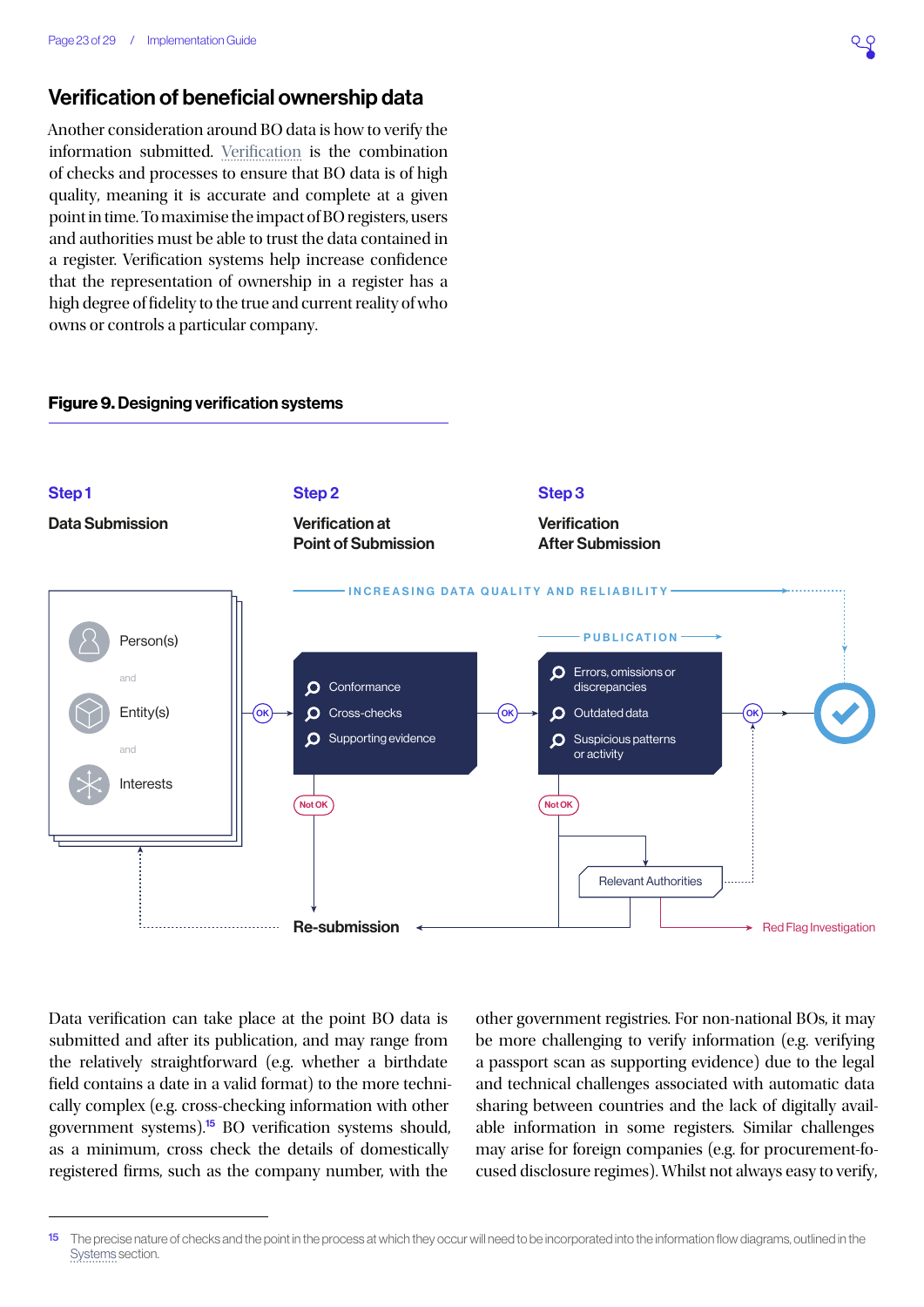foreign company numbers should still be collected and published as they enable a wide range of users, from law enforcement to civil society, to conduct their own additional checks when they suspect wrongdoing.

Additionally, verification by the public is made possible when BO information is published as open data (see [Publish](#page-24-0) section). Wide public scrutiny drives up the likelihood of identifying inconsistencies or potential wrongdoing and can complement government verification checks. Harnessing this as an effective verification measure would require jurisdictions to create a feedback or reporting mechanism to allow private sector actors, the public, and civil society organisations (CSOs) to report inaccuracies in data published in the BO software. Such a mechanism exists within the UK's register, for example, and enabled over 77,000 suspected discrepancies in BO data to be brought to official attention during 2018 and 2019.<sup>16</sup> Adopting a risk-based approach to investigating the discrepancies reported (for example, by prioritising firms in sectors associated with high corruption risks or those that have been the subject of multiple user error reports) would help limit the amount of resources required for subsequent investigations. OO sees this as a complementary verification measure. Disclosure regimes should not rely on verification through publication alone.

#### **Resources**

OO's policy briefing on the [verification of BO data](https://www.openownership.org/uploads/OpenOwnership%20Verification%20Briefing.pdf) explains the overarching principles that underpin effective systems and procedures that help increase confidence over the accuracy of BO declarations.

<sup>&</sup>lt;sup>16</sup> The effect of this on data quality within the UK register can only be inferred, as public information on the investigations and actions resulting from the reporting of suspected discrepancies is limited. See: "Annual Report and Accounts 2018/19", Companies House, 18 July 2019, [https://assets.publishing.service.gov.uk/](https://assets.publishing.service.gov.uk/government/uploads/system/uploads/attachment_data/file/8220) [government/uploads/system/uploads/attachment\\_data/file/822078/Companies\\_House\\_Annual\\_Report\\_2019\\_\\_web\\_.pdf](https://assets.publishing.service.gov.uk/government/uploads/system/uploads/attachment_data/file/8220).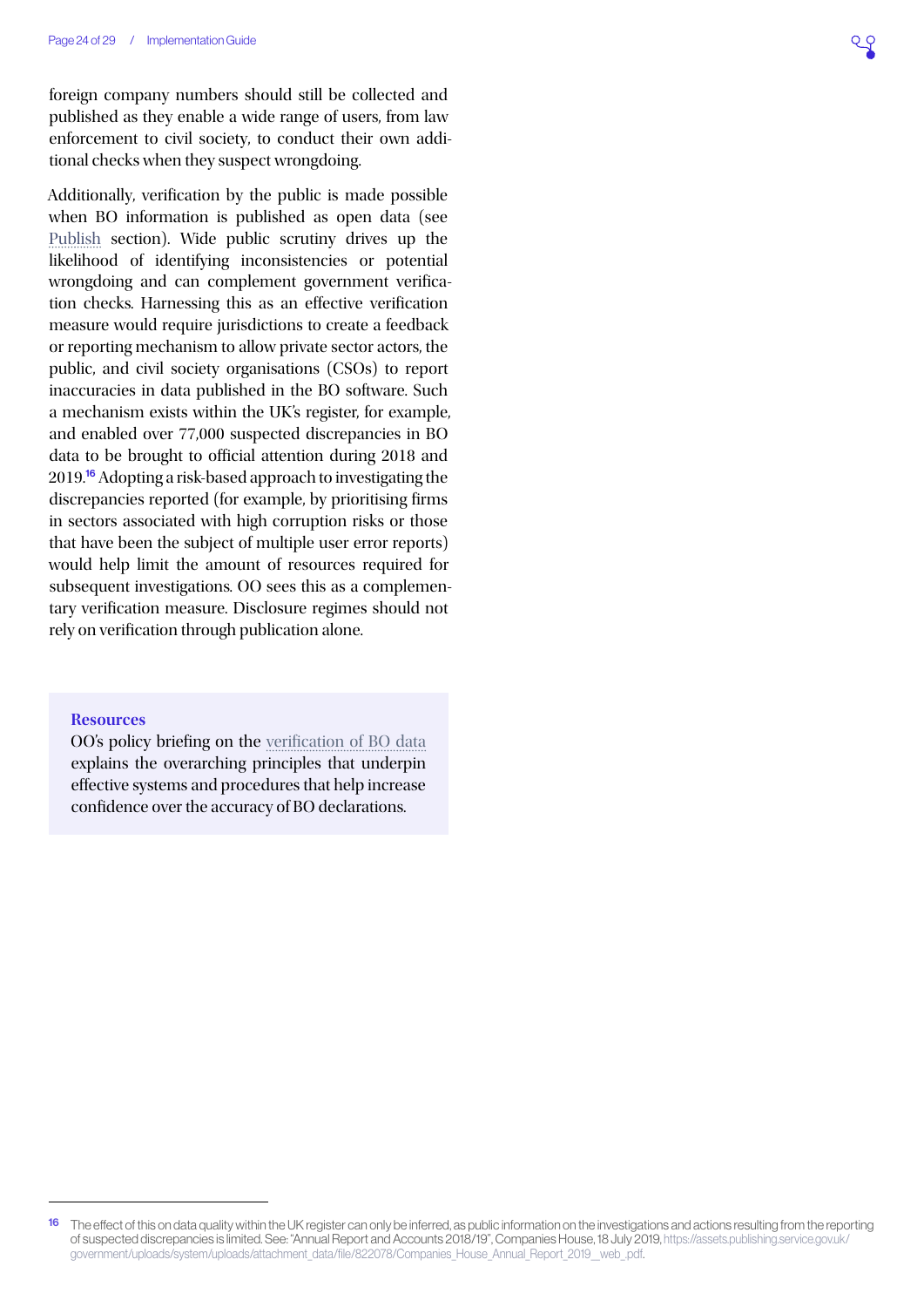

## <span id="page-24-0"></span>**Publish**

This section examines how countries can publish BO data in accordance with local privacy and data protection legislation or, in its absence, international standards on data and privacy.

## Best practices for data publication

The [Data](#page-18-0) section looked at how the BODS can help with structuring BO data effectively, in a way that is machineand human-readable, as well as interoperable with data from other jurisdictions.

International implementation experiences have shown that what constitutes public access to a register may vary and differ from how it is defined in the OO Principle of [public access](https://www.openownership.org/principles/public-access/). For example, in one jurisdiction all data could be made freely available without registration, whilst in another it might only be available for a fee levied per individual record access. Though both would technically count as public, the accessibility would be significantly different. The usage and impact of BO data is likely to be highest where it is made available in open data format, i.e. where it is made freely available online as structured data without restrictive licensing. It should be searchable by both beneficial owner and company name, downloadable in bulk, and reusable by the public. This should be without the need for a fee, proprietary software, or registration. Some governments also choose to make BO data available through additional methods. For instance, via an API, which allows direct access to machine-readable data which can then be used as an input for other tools and products.<sup>17</sup> All these measures increase the number of people using the data, increasing its impact and facilitating independent scrutiny. The potential benefits of doing so are outlined in the OO policy briefing [Making central](https://www.openownership.org/uploads/OO Public Access Briefing.pdf)  [beneficial ownership registers public.](https://www.openownership.org/uploads/OO Public Access Briefing.pdf)

Finally, it is important to highlight that historical BO data should also be kept and made available to the public. As outlined in the OO Principle of data being [up to date and](https://www.openownership.org/principles/up-to-date-auditable/)  [auditable](https://www.openownership.org/principles/up-to-date-auditable/), keeping historical data prevents an entity from obscuring its identity by changing its name or beneficial owners hiding by reincorporating. and allows for investigations in complex legal cases. Historical and auditable records are critical for law enforcement to verify ownership claims against historical records. Historical changes can be referred to during investigation even where the accuracy of data is in question, and can provide evidence of "who knew what when" to assess, for instance, whether due diligence was undertaken effectively at a particular point in time. With the exception of redactions under a protection regime, BO data should be kept and published for at least the lifetime of a company, and ideally after its dissolution.

## Mitigating potential negative effects of public access

BO data has been published in dozens of jurisdictions. Opponents of public registers argue that publishing data presents serious security risks to certain individuals. For instance, some stakeholders in Germany have voiced concerns over identity fraud and kidnapping. Research has shown that whilst company directors are disproportionately at risk of identity fraud, this risk is most serious when information about them has already been published online, such as on social media. OO research across a range of jurisdictions with open BO data registers has been unable to identify documented examples of serious harms that have arisen from their publication to date.

The potential benefits of making BO data need to be weighed against the potential harmful effects of reducing privacy. These will differ per jurisdiction, and each implementer will need to assess what the potential effects are

<sup>17</sup> In Ukraine, YouControl uses BO data from the State Enterprise Registry as a key data source for the innovative commercial due diligence tool it has developed. Sqwyre in the UK, on the other hand, combines bulk data from the UK register along with other data sources to advise firms on how location selection of their business may affect earnings.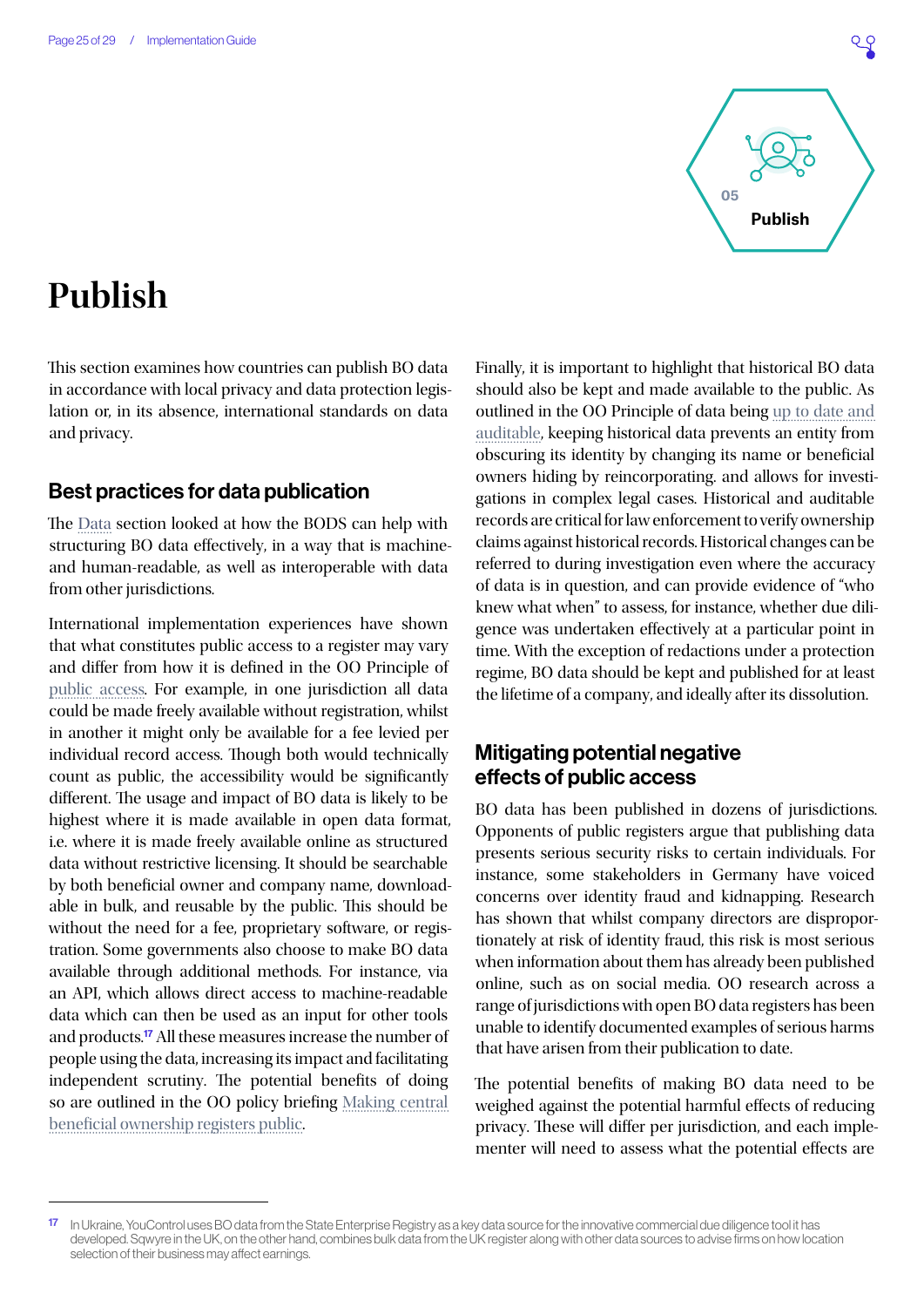through stakeholder consultations. Registers have been mostly implemented in Global North countries so far. It is likely that if BOT reforms are considered in other contexts, these will face their own set of potential harms. For instance, based on OO's experience supporting implementation in Mexico, there are specific concerns about risks to personal safety (e.g. kidnapping) based on Mexico's specific legal and security environment. Similar concerns have also featured in Mexico's debates about the asset disclosures of public officials.

Whatever concerns arise, implementers can take a number of steps to ensure that potential harms are mitigated (also illustrated in [Figure 10\)](#page-26-0):

#### **1) Adhere to the principle of data minimisation**

Implementers should follow the principle of data minimisation and only collect data that is adequate (sufficient to fulfil the stated policy aims), relevant (has a rational link to that purpose), and limited to what is necessary (not surplus to that purpose). Disclosure regimes should not collect any unnecessary data – especially not sensitive data (e.g. physical appearance or racial background), which also often needs to meet a higher legal threshold for processing. In practice, this means that governments will need to make careful decisions about what data to collect. For instance, they may decide that collecting business addresses, rather than personal addresses, is sufficient to achieve the policy goals of their register.

#### **2) Adopt a system of layered access**

One common way to navigate potential publication issues related to personal data is to implement a system of layered access in which different information is available for access by different audiences. Whilst investigative authorities will have access to beneficial owners' full details – including personal contact information and their full date of birth<sup>18</sup> – the data that is made publicly available would be more limited, but sufficient to facilitate accountability and public oversight (e.g. a service address instead of a residential one). BO data disclosure forms should clearly indicate which fields of data will be accessible only to the competent authorities and will not be made public as this can help ease potential confusion and reduce privacy objections during implementation.

### **3) Apply a protection regime**

Implementers can also mitigate potential negative effects arising from the publication of data by providing for exemptions to publication in circumstances where someone is exposed to disproportionate risks. This is a common feature of many BOT regimes and should focus on mitigating risks emerging from the publication of the data. For instance, a person might be a member of a particular religious community and be the beneficial owner of a company whose activities conflict with the principles of that religion. The protection regime should also include risks emerging from the publication of any of the personal data. For instance, someone who has been stalked and harassed has a legitimate case not to have the combination of name and residential address published. A protection regime should have an application system with the possibility to have certain or all data fields protected before these are published, when substantiated by evidence. These should be reviewed according to a set of narrowly defined conditions, to avoid creating significant loopholes in a disclosure regime.

<sup>18</sup> Tymon Kiepe, "Making central beneficial ownership registers public", OO, May 2021, 17, [https://www.openownership.org/uploads/OO%20Public%20Access%20](https://www.openownership.org/uploads/OO%20Public%20Access%20Briefing.pdf) [Briefing.pdf](https://www.openownership.org/uploads/OO%20Public%20Access%20Briefing.pdf).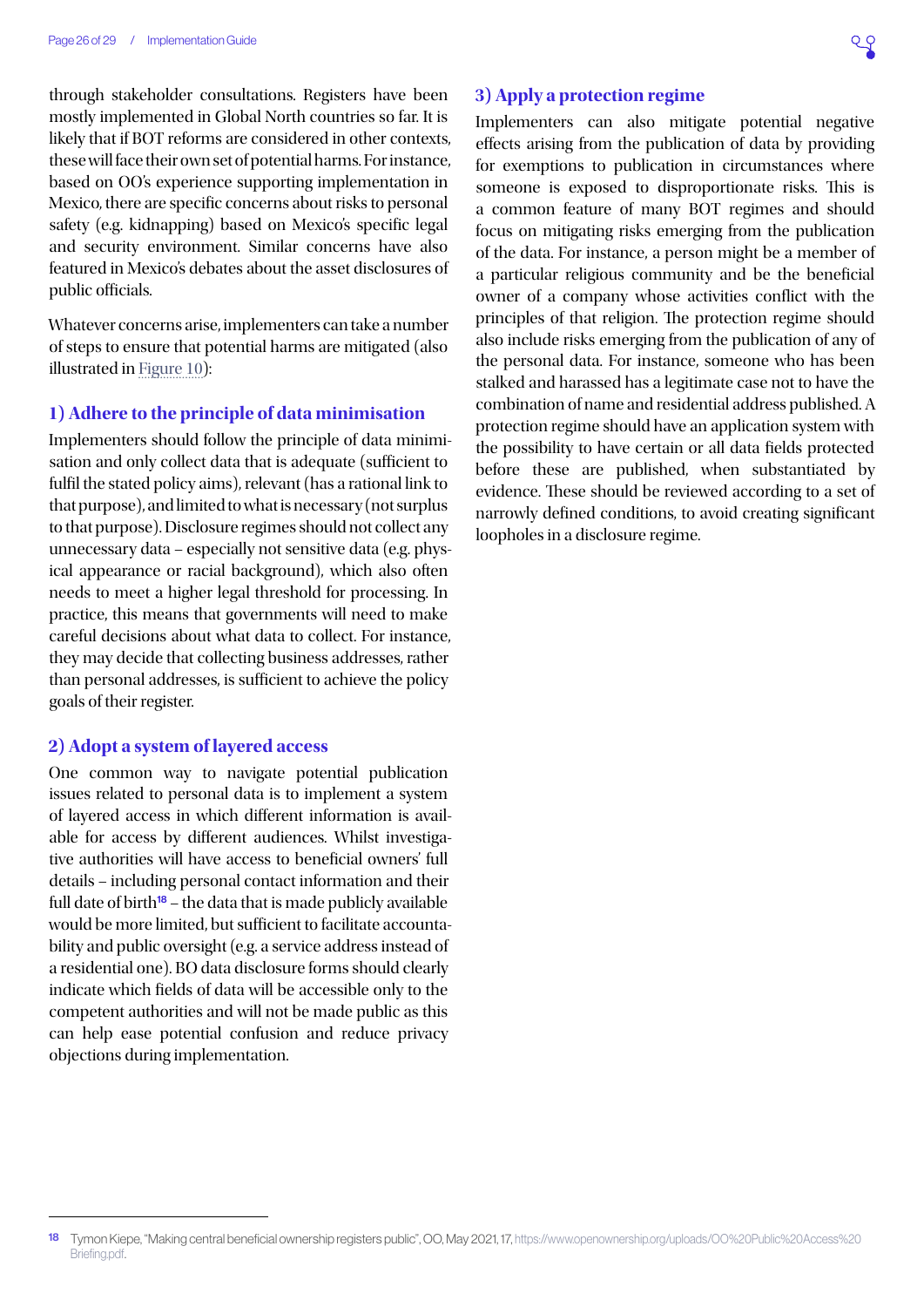### <span id="page-26-0"></span>Figure 10. Mitigating potential negative effects in a BO disclosure regime



#### **Resources**

For further discussion on the benefits of publishing BO data, and strategies for mitigating any potential negative effects, please see the OO briefings on [Making central beneficial ownership registers](https://www.openownership.org/uploads/OO Public Access Briefing.pdf)  [public](https://www.openownership.org/uploads/OO Public Access Briefing.pdf) and [Data Protection and Privacy in Beneficial](https://www.openownership.org/uploads/oo-data-protection-and-privacy-188205.pdf)  [Ownership Disclosure](https://www.openownership.org/uploads/oo-data-protection-and-privacy-188205.pdf). For more on how to balance public interest and privacy concerns in the case of trusts, please see the OO briefing [Beneficial owner](https://www.openownership.org/resources/beneficial-ownership-transparency-of-trusts/)[ship transparency of trusts](https://www.openownership.org/resources/beneficial-ownership-transparency-of-trusts/).

For case studies of the emerging impact of public registers, see the OO impact stories [Early impacts](https://www.openownership.org/uploads/slovakia-impact-story.pdf)  [of public registers of beneficial ownership: Slovakia](https://www.openownership.org/uploads/slovakia-impact-story.pdf) and [United Kingdom.](https://www.openownership.org/uploads/OO Impact Story UK.pdf)

QG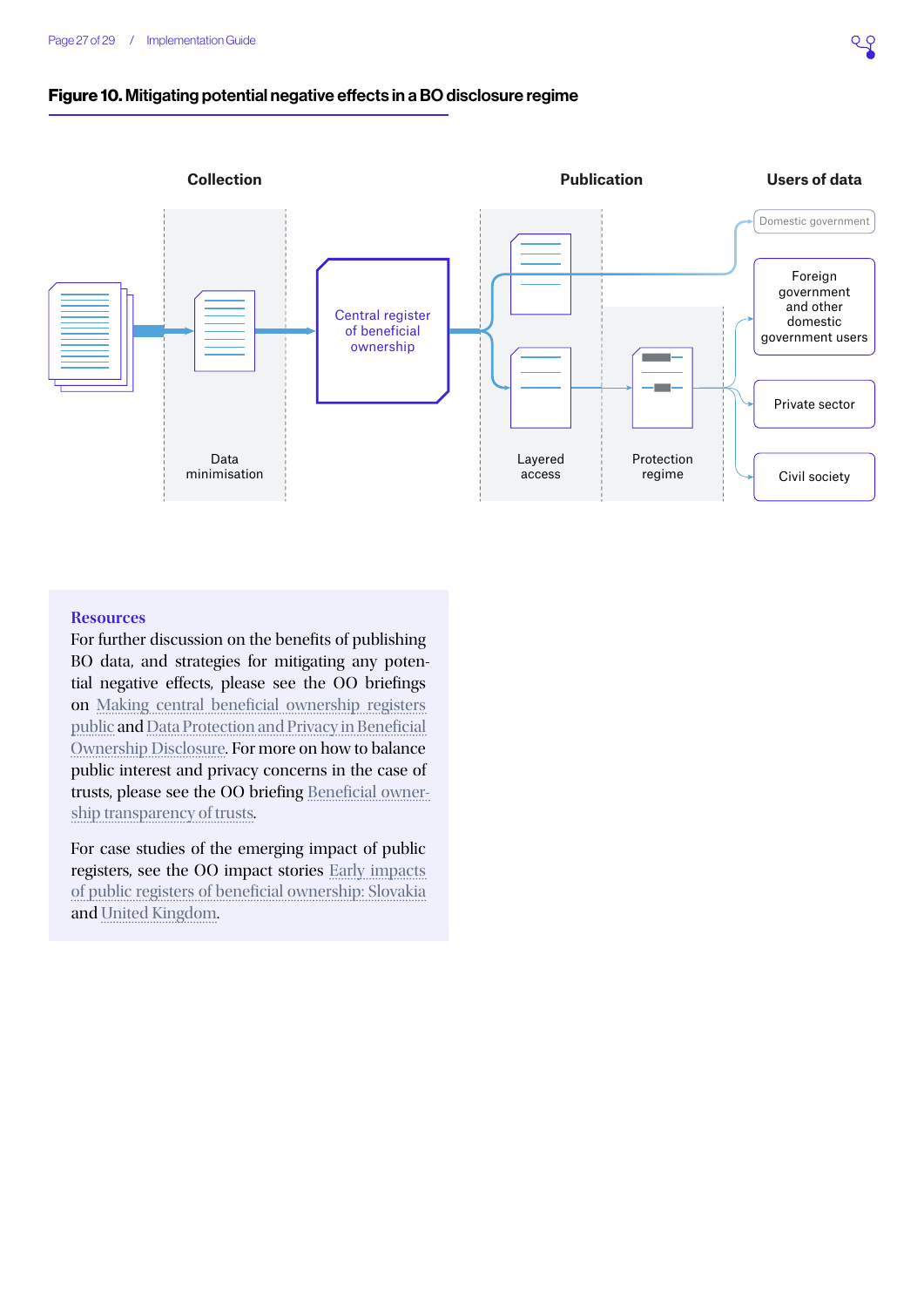## **Future steps for beneficial ownership registers**

The content outlined over the previous pages has been intended to offer an understanding of all the issues and areas that will need to be tackled to deliver an effective public register of beneficial owners for a wide range of policy aims. Making the first BO data available to the public will be a major milestone, but publication is, of course, not an end in itself. For the data to have impact in the real world, it must be well used by stakeholders within and outside government. To design effective systems, it is important to understand the different ways in which government departments, businesses, and civil society will want to access and use the BO register to drive policy impact (see, for instance, [Early impacts of public registers](https://www.openownership.org/uploads/slovakia-impact-story.pdf)  [of beneficial ownership: Slovakia](https://www.openownership.org/uploads/slovakia-impact-story.pdf) and [United Kingdom](https://www.openownership.org/uploads/OO Impact Story UK.pdf)). Some people will want to search for a particular record, whilst others will want to analyse many records at once. This means publishing the data in ways that both people and computers can read, understand, and use. Facilitating users to interact with the data and the register is crucial for increasing its impact and sustainability.

In addition, the disclosure regime and system should be updated regularly to ensure its continuing impact. Feedback from users and analysis of the data collected and published will help to gradually identify the strengths and weaknesses of the data. To make further improvements to the disclosure regime and register, it may be necessary to revisit earlier steps of the implementation journey and make tweaks to the underlying legislation or regulations. The [OO Principles](https://www.openownership.org/principles/) can be a framework for assessing the effectiveness of disclosure regimes and identifying areas for improvement (see [this example for the UK](https://www.openownership.org/uploads/Rapid assessment of UK performance against the OO Principles .pdf)), which should be conducted in [consultation](https://www.openownership.org/uploads/open-ownership-effective-consultation-processes-for-bot.pdf) with the various stakeholders involved in BOT reforms. These reviews may lead to future changes, such as adjusting the definition to remove loopholes; lowering the disclosure threshold; expanding the range of entities to which disclosure requirements apply; altering the way the data is structured; and developing or enhancing verification procedures to improve its accuracy. By engaging in periodic reviews and improvements of the disclosure regime, the data will gradually become more useful. This will also be critical to achieving various policy

objectives – such as building trust in the integrity of business transactions and of the financial system, or clamping down on money laundering, corruption, and tax evasion – that continue to motivate the creation of new BO registers across the globe.

Further assistance on any aspect of implementation is available via OO's [helpdesk](https://share.hsforms.com/1hD_mecn0TwyW15zYkesF5g3upv4) facility and by email at [support@openownership.org](mailto:support@openownership.org).